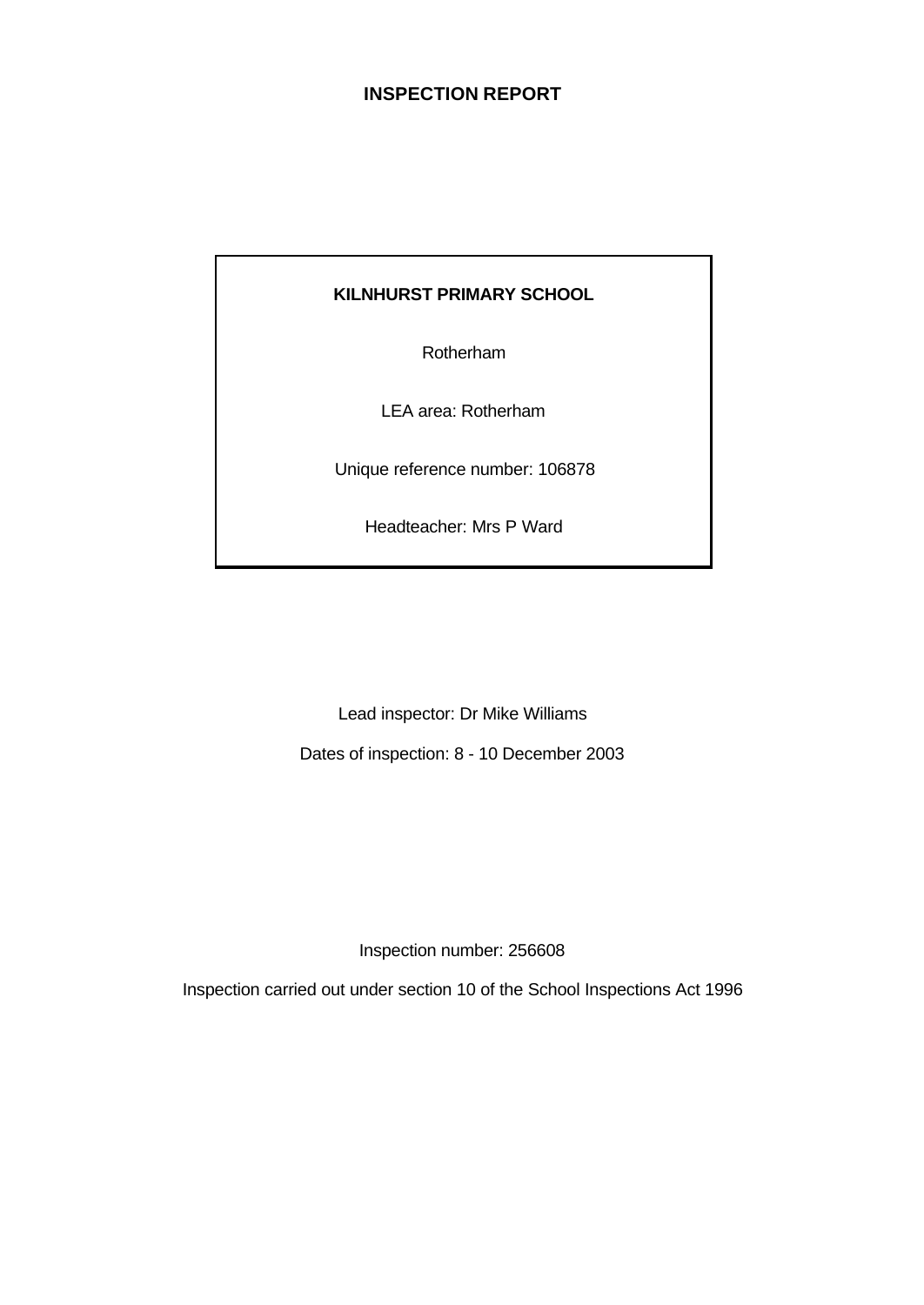© Crown copyright 2004

This report may be reproduced in whole or in part for non-commercial educational purposes, provided that all extracts quoted are reproduced verbatim without adaptation and on condition that the source and date thereof are stated.

Further copies of this report are obtainable from the school. Under the School Inspections Act 1996, the school must provide a copy of this report and/or its summary free of charge to certain categories of people. A charge not exceeding the full cost of reproduction may be made for any other copies supplied.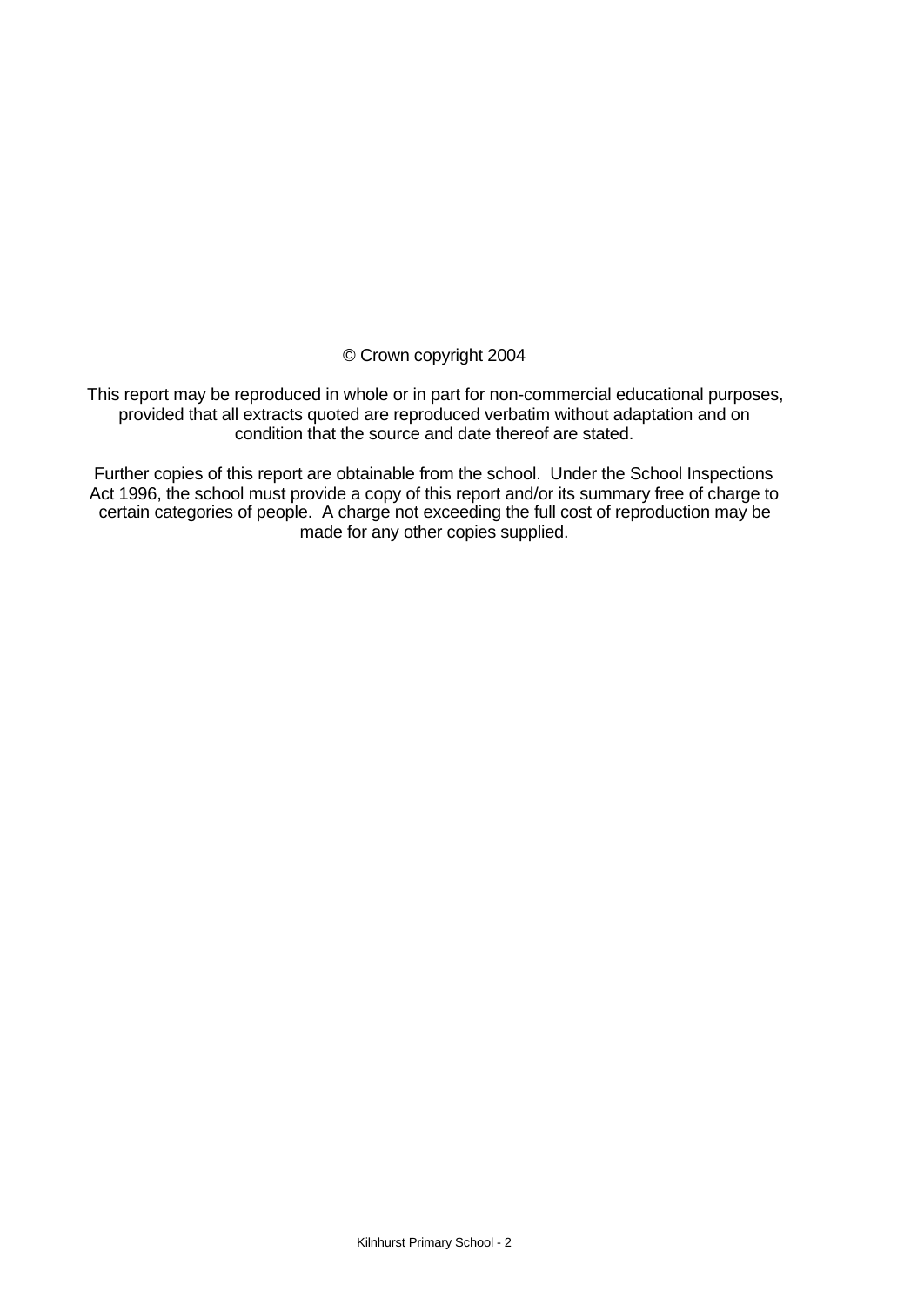# **INFORMATION ABOUT THE SCHOOL**

| Type of school:              | Primary                         |
|------------------------------|---------------------------------|
| School category:             | Community                       |
| Age range of pupils:         | $3 - 11$                        |
| Gender of pupils:            | Mixed                           |
| Number on roll:              | 216                             |
| School address:              | <b>Hooton Road</b><br>Kilnhurst |
| Postcode:                    | Rotherham<br><b>S64 5TA</b>     |
| Telephone number:            | (01709) 570590                  |
| Fax number:                  | (01709) 570590                  |
| Appropriate authority:       | Governing Body                  |
| Name of chair of governors:  | Mr Tony Holmes                  |
| Date of previous inspection: | 14 June 1999                    |

## **CHARACTERISTICS OF THE SCHOOL**

Kilnhurst Primary is situated in the old mining village of Kilnhurst, close to Rotherham. It takes boys and girls from 3 to 11 years of age, most of whom live in the immediate locality. Children's attainment on entry to the school is average overall. At present, the nursery takes 28 children who attend part-time. Pupils' socio-economic circumstances are broadly in line with the national average. There are very few pupils who come from ethnic minority backgrounds and currently all speak English as their first language. The proportion of pupils receiving free school meals is just below the national average. The school enjoys strong links with the local community, including a very close working relationship with the local comprehensive school. The school has been awarded Investors in People status.

A significant feature of the school is the autistic unit (The Resource) located on its site that currently has 18 pupils on roll. Provided by the local authority for children throughout the region, this facility is highly valued by the school and is fully integrated into its life and work. Apart from the pupils in the unit, the proportion of pupils on the school's special needs register is average compared to schools nationally. Six pupils have statements which is a high proportion relative to other schools. Standards of attainment have risen quite sharply over the past two years, enabling the school to recover from a period of steadily declining results in the national tests.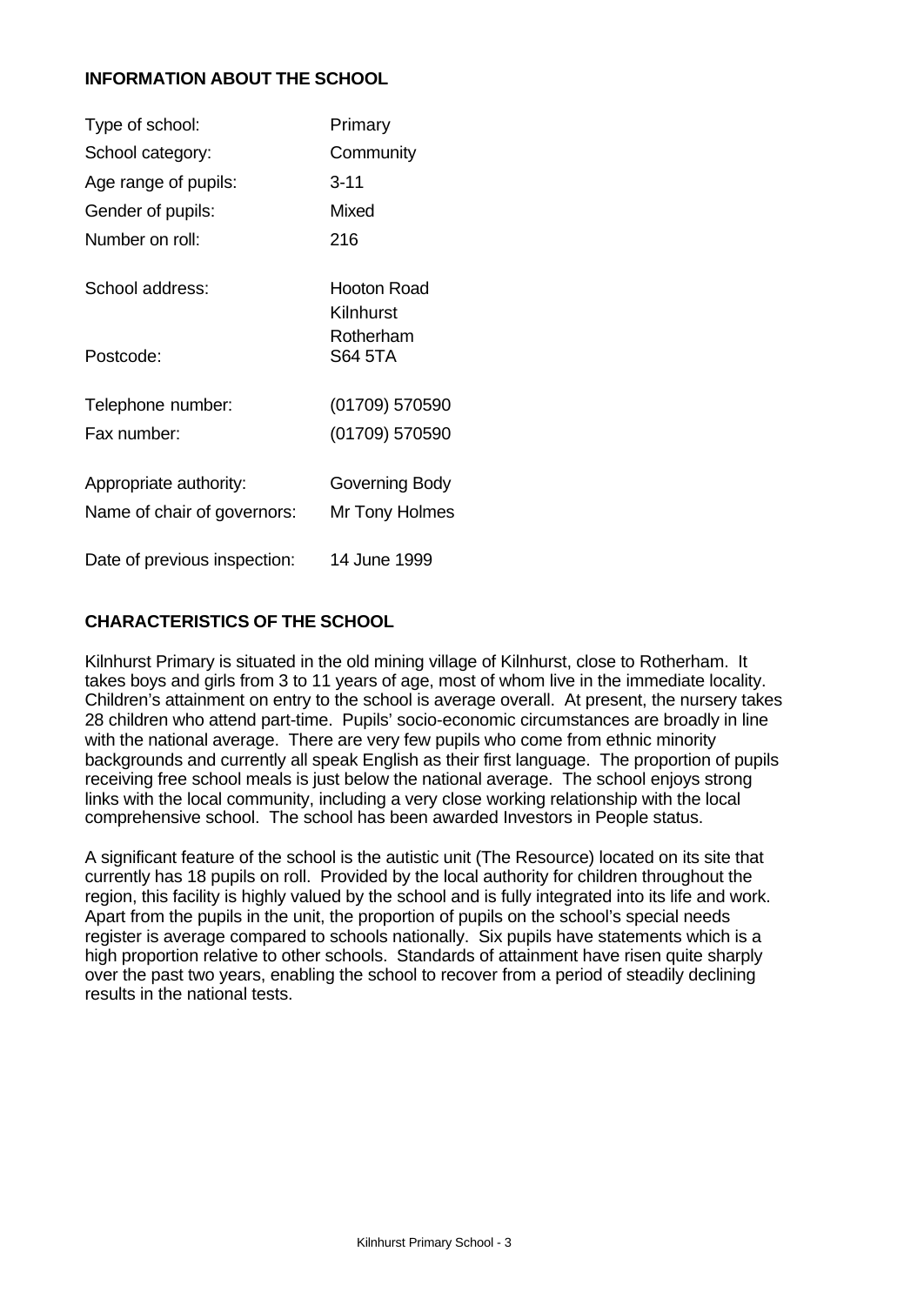# **INFORMATION ABOUT THE INSPECTION TEAM**

| Members of the inspection team |                      |                | <b>Subject responsibilities</b>                        |
|--------------------------------|----------------------|----------------|--------------------------------------------------------|
| 19388                          | <b>Mike Williams</b> | Lead inspector | English                                                |
|                                |                      |                | Religious education                                    |
|                                |                      |                | Physical education                                     |
|                                |                      |                | Provision for pupils with special<br>educational needs |
| 19342                          | Tom Heavey           | Lay inspector  |                                                        |
| 18146                          | Michael Onyon        | Team inspector | <b>Foundation Stage</b>                                |
|                                |                      |                | <b>Mathematics</b>                                     |
|                                |                      |                | Geography                                              |
|                                |                      |                | History                                                |
|                                |                      |                | <b>Music</b>                                           |
| 32834                          | <b>Gerald Pinder</b> | Team inspector | Science                                                |
|                                |                      |                | Information and communication<br>technology            |
|                                |                      |                | Art and design                                         |
|                                |                      |                | Design and technology                                  |
| 27409                          | <b>Susan Hunt</b>    | Team inspector | Special educational needs (Autistic<br>Unit)           |

The inspection contractor was:

Cambridge Education Associates

Demeter House Station Road Cambridge CB1 2RS

Any concerns or complaints about the inspection or the report should be made initially to the inspection contractor. The procedures are set out in the leaflet *'Complaining about Ofsted Inspections'*, which is available from Ofsted Publications Centre (telephone 07002 637833) or Ofsted's website (www.ofsted.gov.uk).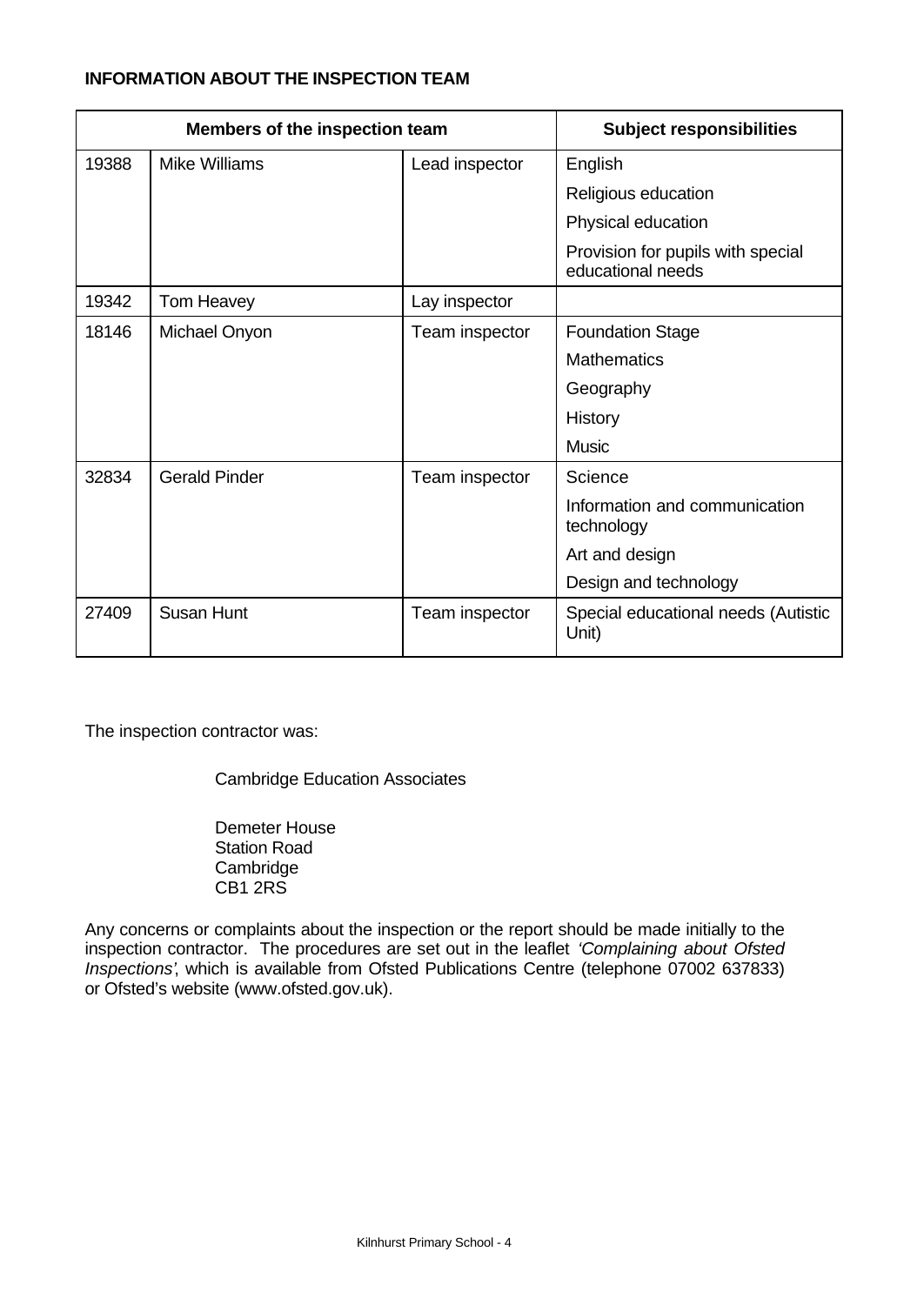# **REPORT CONTENTS**

|                                                                                                                                    | Page |
|------------------------------------------------------------------------------------------------------------------------------------|------|
| <b>PART A: SUMMARY OF THE REPORT</b>                                                                                               | 6    |
| <b>PART B: COMMENTARY ON THE MAIN INSPECTION FINDINGS</b>                                                                          |      |
| <b>STANDARDS ACHIEVED BY PUPILS</b>                                                                                                | 8    |
| Standards achieved in areas of learning, subjects and courses                                                                      |      |
| Pupils' attitudes, values and other personal qualities                                                                             |      |
| <b>QUALITY OF EDUCATION PROVIDED BY THE SCHOOL</b>                                                                                 | 11   |
| Teaching and learning<br>The curriculum<br>Care, guidance and support<br>Partnership with parents, other schools and the community |      |
| <b>LEADERSHIP AND MANAGEMENT</b>                                                                                                   | 15   |
| <b>SPECIAL EDUCATIONAL NEEDS (AUTISTIC UNIT)</b>                                                                                   | 17   |
| <b>PART C: THE QUALITY OF EDUCATION IN SUBJECTS AND COURSES</b>                                                                    | 19   |
| <b>AREAS OF LEARNING IN THE FOUNDATION STAGE</b>                                                                                   |      |
| <b>SUBJECTS IN KEY STAGES 1 and 2</b>                                                                                              |      |
| <b>PART D: SUMMARY OF THE MAIN INSPECTION JUDGEMENTS</b>                                                                           | 32   |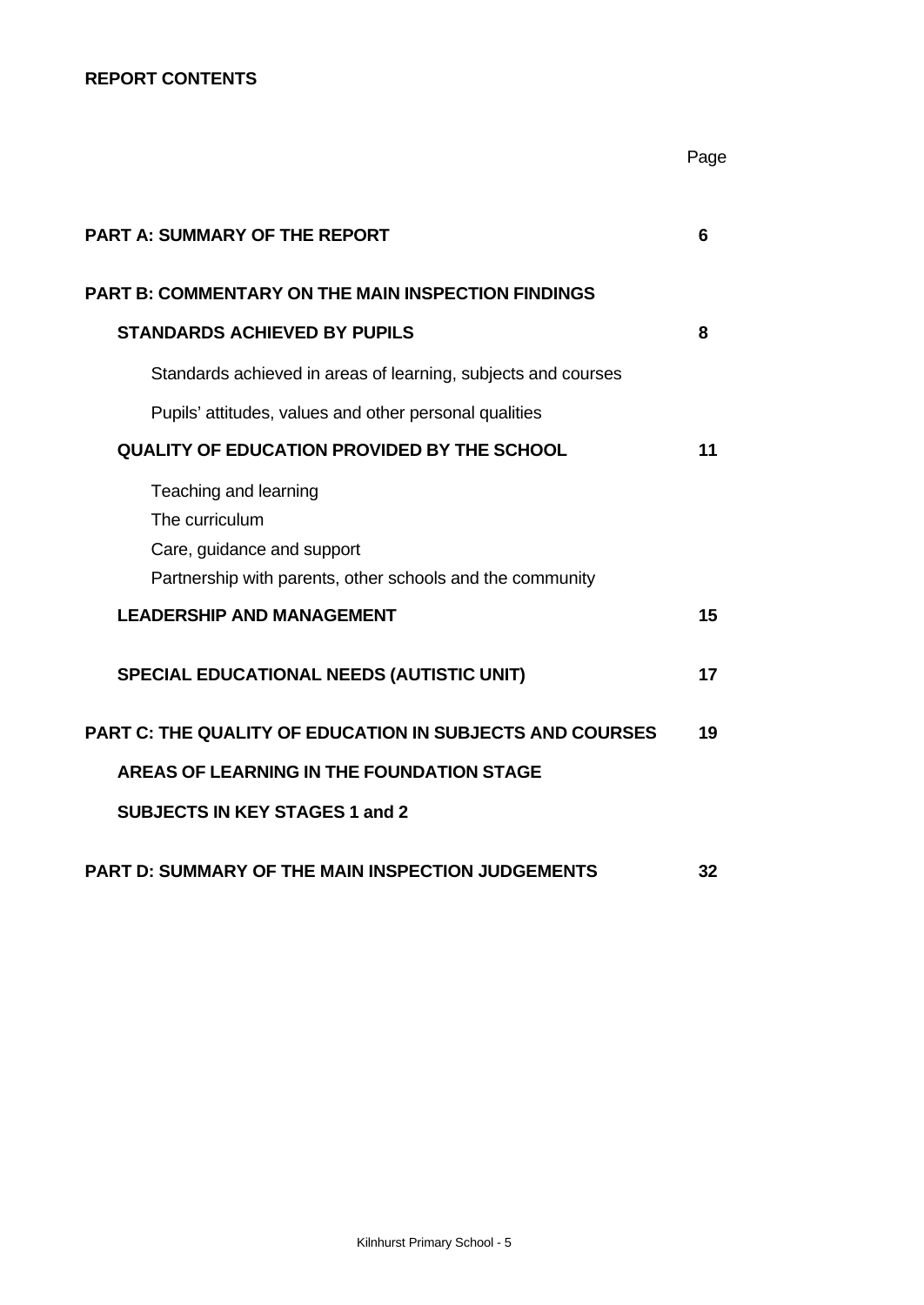# **PART A: SUMMARY OF THE REPORT**

# **OVERALL EVALUATION**

## **Kilnhurst Primary is a good and improving school that gives good value for money.**

Pupils achieve satisfactorily in English, mathematics and science by the end of Year 6 and attain standards that are in line with, or very close to, national averages. Pupils with special educational needs and pupils in the autistic unit achieve well. Standards have risen significantly in the last two years.

The school's main strengths and weaknesses are:

- The leadership and management of the school are highly effective
- Teaching is good overall and the curriculum is imaginative and well planned
- Pupils' attitudes, behaviour and personal development are very good
- The school provides a very caring, supportive and inclusive environment and has very strong links with its parents and the local community
- Standards of attainment have improved considerably in the past two years, but are not yet high enough in writing and in information and communication technology (ICT)
- Pupils do not make as much progress in some classes as in others

The school is a much more effective one than it was at the time of the last inspection in 1999. There is more good and very good teaching. The low academic standards reflected in the school's national test results between 1999 and 2001 have been reversed and the trend in the school's results since 2001 is sharply upwards. Relationships with parents are more productive. Pupils' attitudes and behaviour are even more of a strength than they were previously. The curriculum is now much better planned.

The key issues from the last report have been effectively acted on, much of this work attributable to the period since the current headteacher's appointment in 2001. Unlike in 1999, the school now meets all statutory requirements.

| <b>Results in National</b><br>Curriculum tests at the end<br>of Year 6, compared with: |      | similar schools |      |      |
|----------------------------------------------------------------------------------------|------|-----------------|------|------|
|                                                                                        | 2001 | 2002            | 2003 | 2003 |
| English                                                                                |      |                 |      |      |
| <b>Mathematics</b>                                                                     |      |                 |      |      |
| Science                                                                                | F*   |                 |      |      |

## **STANDARDS ACHIEVED**

*Key: A - well above average; B – above average; C – average; D – below average; E – well below average Similar schools are those whose pupils attained similarly at the end of Year 2.*

**Pupils achieve satisfactorily.** Current standards in English are average and very close to average in mathematics and science. This represents satisfactory achievement for these pupils, given that they entered the school (not all of them into the nursery as quite a number joined later) with average literacy and numeracy skills overall. Standards in Year 2 are well above average in reading and mathematics, and above average in writing, indicating that pupils achieve well. The results for 2004 are unlikely to be as high because the current Year 2 class have a larger number of lower attaining pupils. Standards of writing in Years 1-6, though improving, are not as good as they should be. Children in the nursery and the reception class achieve particularly well. By the time they are due to join Year 1, they are ahead of the expected levels for children of their age.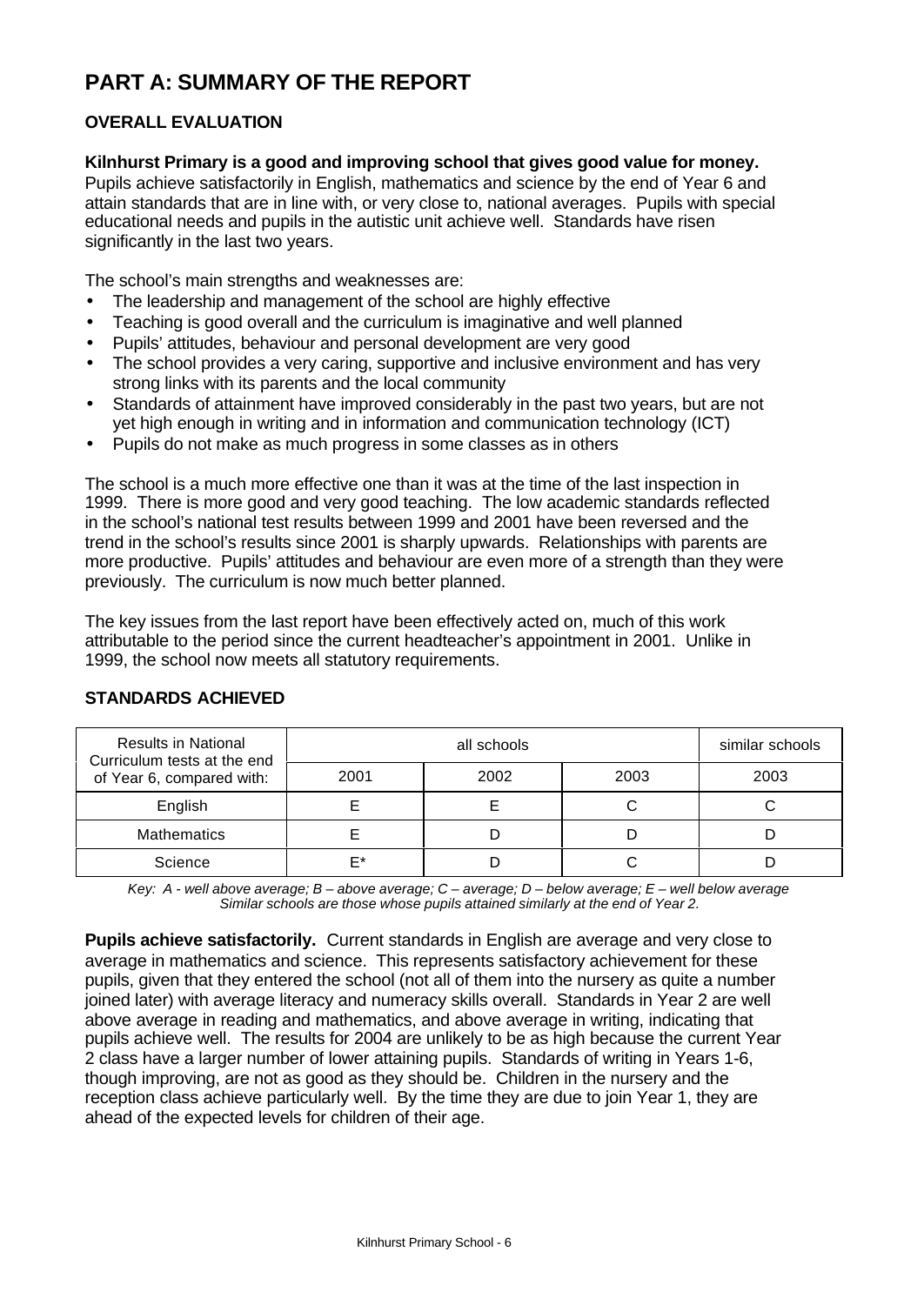**Pupils' personal qualities are very good.** Pupils have a very good understanding of living in a community and very good attitudes towards learning. Their behaviour, and their care and respect for others, not least for the autistic pupils within their community, are first rate. Pupils' attendance is satisfactory overall, but suffers from families taking term-time holidays.

## **QUALITY OF EDUCATION**

## **The overall quality of education provided by the school is good**

**Teaching is good.** Pupils are keen to learn because they find most lessons enjoyable and interesting. Teachers plan very well and in most cases are very clear about what they expect pupils to learn. Classroom practice, however, is not consistent in all classes. Some lessons are not sufficiently challenging and pupils, as a result, make less progress. Support staff make a significant contribution to the quality of teaching and learning.

The school provides an exciting, wide-ranging curriculum enriched by educational visits and by very productive links with the community and with one local secondary school in particular. Provision for pupils with special educational needs, and pupils in the autistic unit, is good. The care, guidance and support given to pupils are of a high order. Relationships with parents are a strength of the school, enabling parents to be fully involved in the school's work.

## **LEADERSHIP AND MANAGEMENT**

**Overall, leadership and management are very good.** The leadership and management of the headteacher, well supported by governors and the entire staff, are very effective. This has been the key to the school's recent progress. The governance of the school is good. Monitoring and review procedures are very good and help to raise standards. However, there is now scope for them to be used more widely to monitor standards, and pupils' progress, in subjects other than English and mathematics.

## **PARENTS' AND PUPILS' VIEWS OF THE SCHOOL**

Parents and pupils alike hold the school in very high esteem. Both were equally positive and complimentary about all aspects of the school's life and work in the questionnaires they completed before the inspection.

## **IMPROVEMENTS NEEDED**

- The school needs to improve the quality of pupils' writing so that it consistently reaches the standards of which they are capable
- The school needs to improve its provision in ICT in Years 3-6 so that pupils can achieve appropriately
- In science, pupils need to be provided with more opportunities for carrying out scientific investigations, especially in Years 3-6
- The school needs to continue to improve the overall effectiveness of its teaching so as to achieve greater consistency in pupils' progress and achievement as they move through the school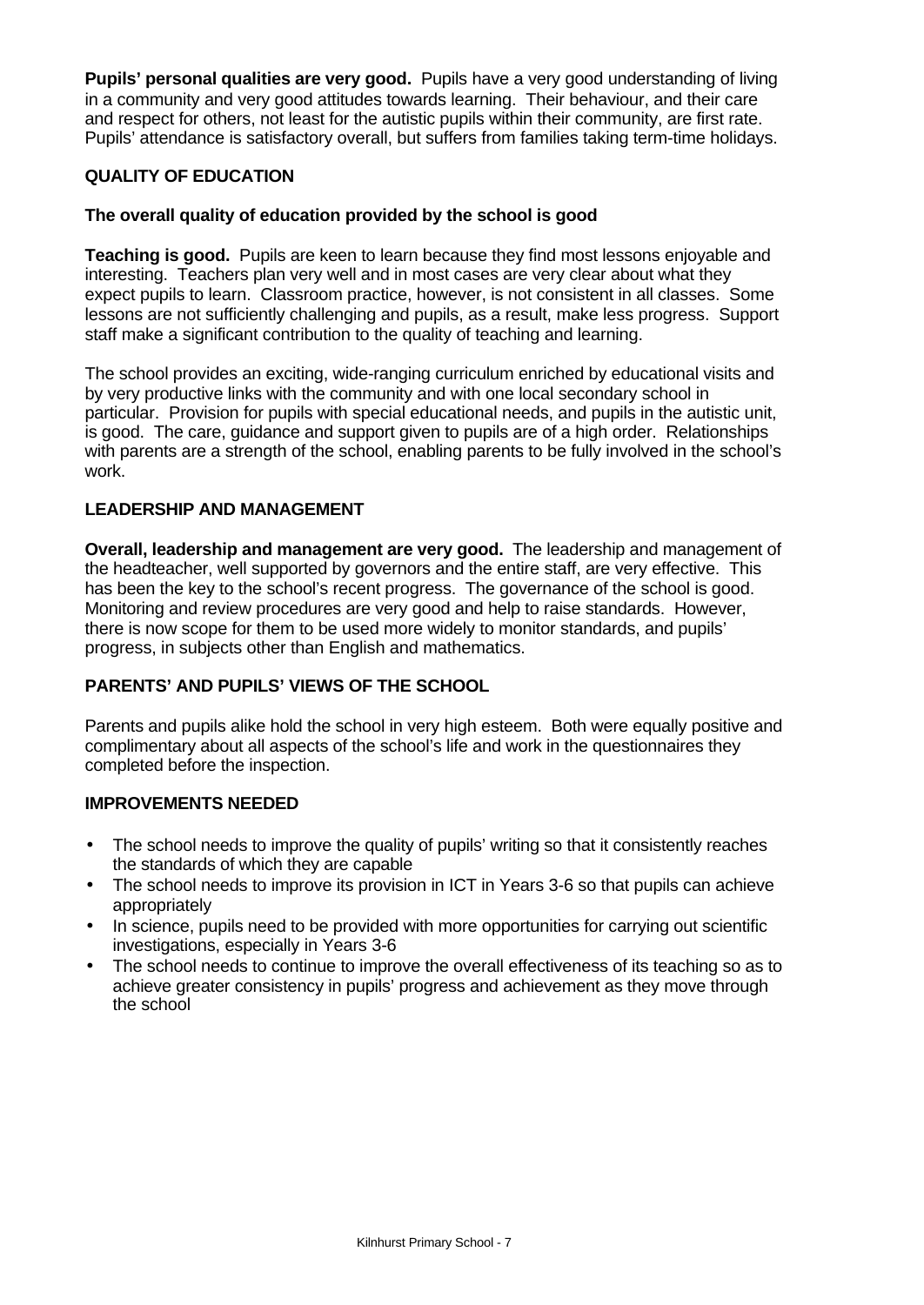# **PART B: COMMENTARY ON THE INSPECTION FINDINGS**

# **STANDARDS ACHIEVED BY PUPILS**

## **Standards achieved in areas of learning, subjects and courses**

Achievement is good in the Foundation Stage and satisfactory overall in Years 1-2 and in Years 3-6. However, pupils' achievement tends to be significantly better in some year groups than others. Pupils with special educational needs achieve well, as do pupils from the autistic unit who join the main school classes achieve, many of whom attain standards in line with the majority of pupils in their class. Overall, boys and girls achieve at similar rates.

#### **Main strengths and weaknesses**

- Foundation Stage pupils make good progress because the teaching is very good
- Pupils achieve well in mathematics, art and design, geography and history
- Results in National Curriculum tests have improved significantly since 2001 at Years 2 and 6, rising at a much faster rate than the national trend
- The quality of pupils' written work does not consistently match the standards of which they are capable
- Pupils in Years 3-6 do not achieve well enough in information and communication technology (ICT)
- Pupils' rates of progress are uneven as they move through the school.

## **Commentary**

1. Results in the 2003 national tests for Year 2 pupils were above average in reading and writing and mathematics. In reading and mathematics, an above average proportion of pupils did better than the nationally expected standard. Teacher assessments were above average in science. Results are likely to be lower in 2004 because of increased numbers of pupils with special educational needs, a much larger number of pupils from the autistic unit (eight), and a greater proportion of average and lower ability pupils, in the current Year 2 cohort.

| Standards in:      | School results | National results |  |
|--------------------|----------------|------------------|--|
| Reading            | 17.6 (16.2)    | 15.8(15.7)       |  |
| Writing            | 15.3(13.5)     | 14.4 (14.3)      |  |
| <b>Mathematics</b> | 17.5(17.4)     | 16.5(16.2)       |  |

#### *Standards in national tests at the end of Year 2 – average point scores in 2003*

*There were 31pupils in the year group. Figures in brackets are for the previous year*

2. At the end of Year 6 in 2003, the percentage of pupils reaching Level 4 (the nationally expected standard) in the national tests in English, mathematics and science was close to the national average. The percentage reaching Level 5 (exceeding the standard expected) was above average in English, average in mathematics, but just below average in science. Overall, this represents a sharp rise in standards compared to the school's results in 2002 and 2001. These results include pupils from the autistic unit, the effect of which is to depress the school's overall performance slightly. The school comfortably met its targets in mathematics. In English, the target for pupils reaching the national standard (Level 4) not achieved. However, the target for pupils exceeding the national standard (Level 5) was achieved by a wide margin. The targets were very challenging. The current Year 6 pupils are on course to maintain the levels of performance reached in 2003.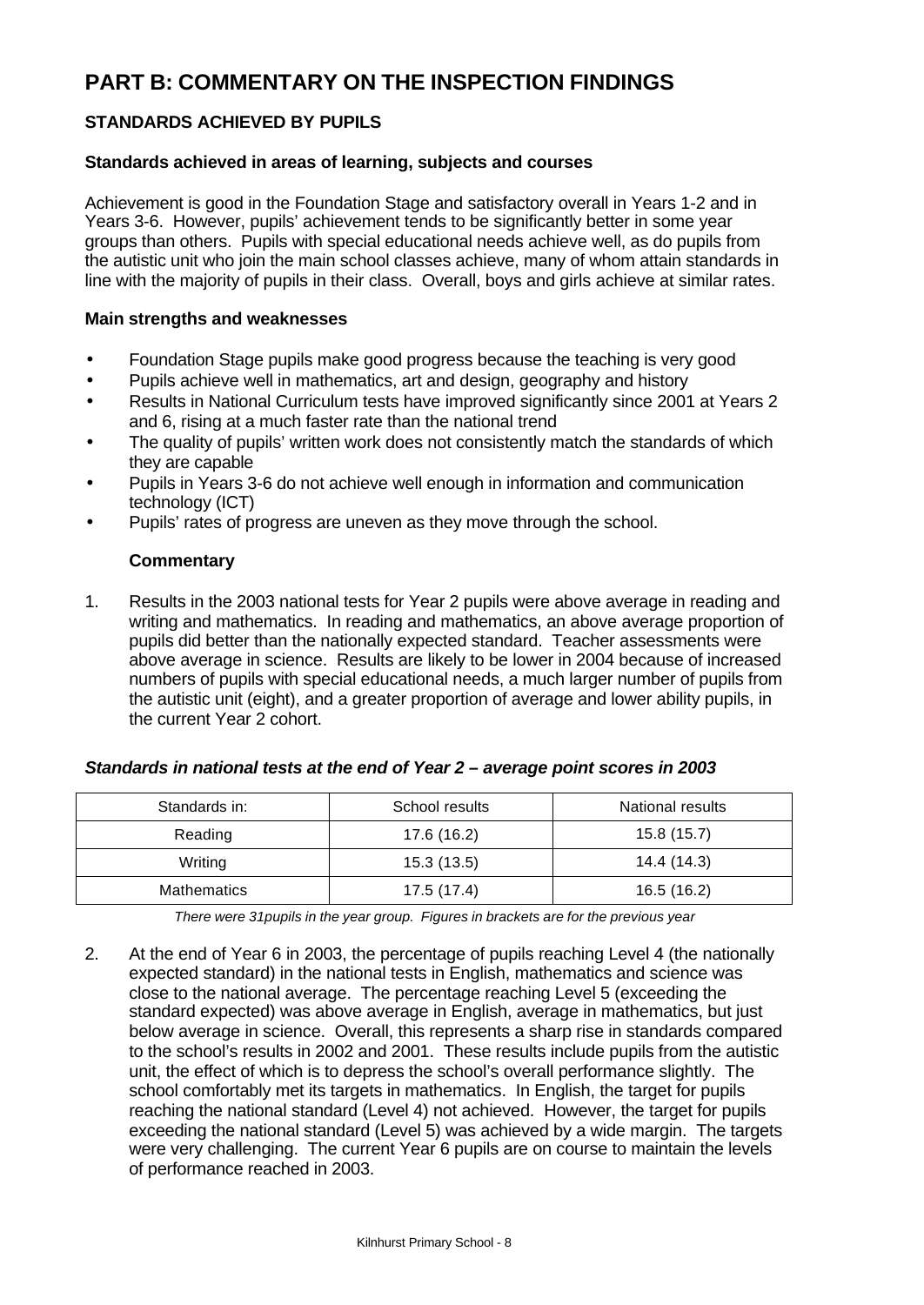## *Standards in national tests at the end of Year 6 – average point scores in 2003*

| Standards in: | School results | <b>National results</b> |  |
|---------------|----------------|-------------------------|--|
| English       | 26.6 (25.4)    | 27.0(27.0)              |  |
| mathematics   | 26.5 (25.8)    | 26.7 (26.6)             |  |
| science       | 28.5 (27.6)    | 28.3 (28.3)             |  |

*There were 33 pupils in the year group. Figures in brackets are for the previous year*

- 3. Children in the Foundation Stage make good progress in all areas of learning, and will be above what above what is expected by the time they enter Year 1.
- 4. In the current Year 2, standards are above average in mathematics; average in reading, science and ICT and below average in writing. As a year group, they should be doing slightly better than this considering the standards they achieved in the Foundation Stage. They make good progress currently.
- 5. In the current Year 6, standards are above average in mathematics and average in English and science. They are below average in ICT. Overall, pupils achieve satisfactorily, but make better progress in mathematics than in other subjects. Pupils' progress across Years 3-6 is uneven because of inconsistencies in the quality of teaching and provision, both currently and in the past. They make particularly good progress in Year 6. Standards in writing throughout the school, though improving, too often betray signs of casual spelling, grammatical weaknesses and indifferent presentation.
- 6. Standards in art and design, geography and history are above expectations throughout the school. In religious education, pupils reach the standards expected in the locally agreed syllabus.
- 7. The national test data occasionally show fluctuations in the achievement of boys and girls, but there are no consistent or significant patterns of variation. Pupils with special educational needs, including pupils in the autistic unit, achieve well, reflecting the good provision made for them. The majority of gifted and talented pupils achieve appropriately. They do well in mathematics, and in the classes where the teaching is strongest, because the work is more effectively targeted to extend their learning.

## **Pupils' attitudes, values and other personal qualities**

Pupils' personal development, including their spiritual, moral, social and cultural development, is very good, as is their behaviour. The school has effective procedures for promoting good attendance; however, attendance figures are only just satisfactory overall.

#### **Main strengths and weaknesses**

- Pupils enjoy school and are punctual
- Pupils' attitudes, their behaviour and personal development are strengths of the school and are promoted very well
- In spite of the school's efforts to promote good attendance, attendance figures are lower than they should be due to families taking term-time holidays

#### **Commentary**

8. Pupils' attitudes towards school and learning are very positive. All but one of the 146 children completing the pre-inspection questionnaire said that they liked coming to school. They also show very positive attitudes towards each other. A good example is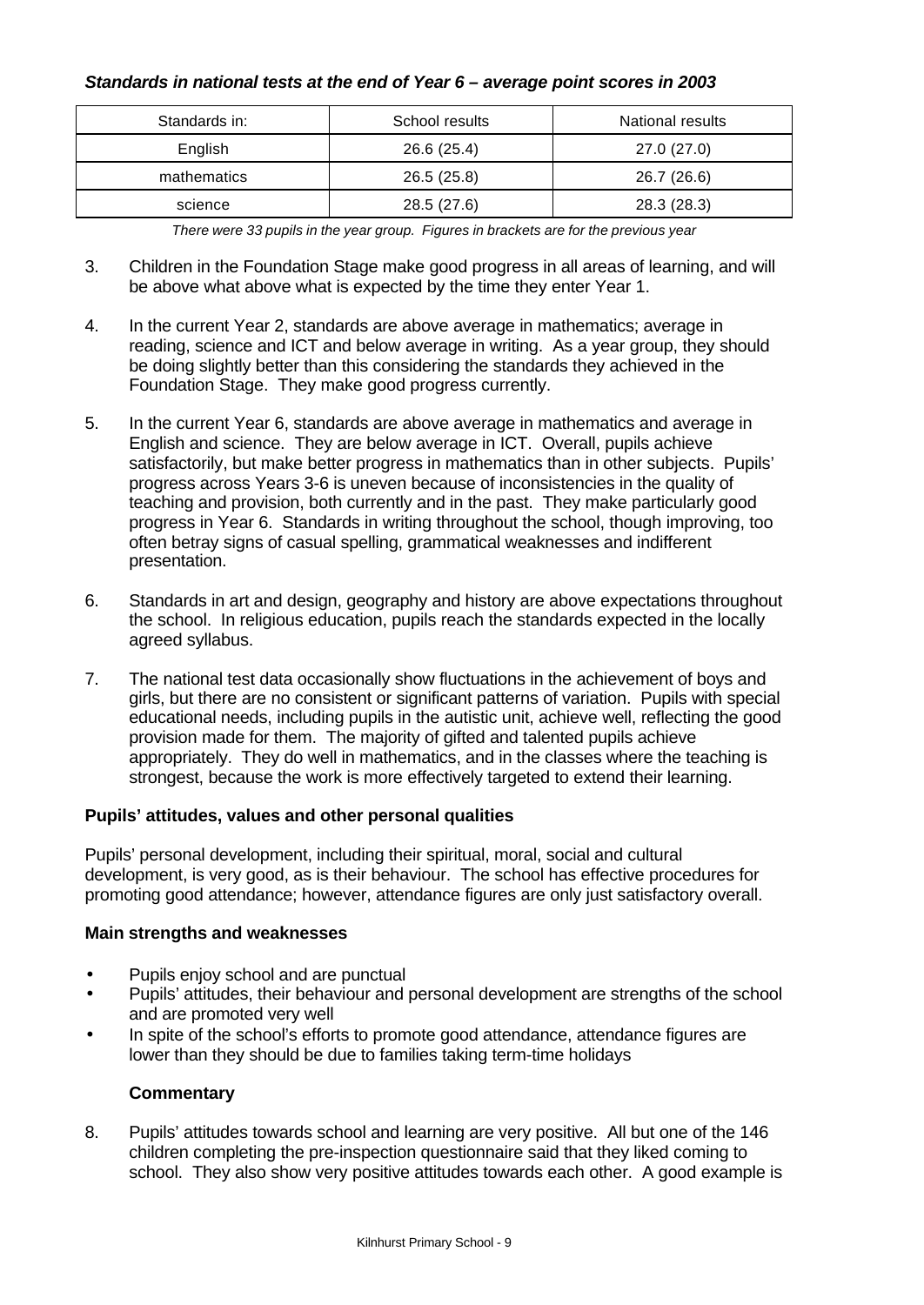the autistic pupil who said that he wanted to go to the secondary school to which most of the Kilnhurst pupils go, rather than to his own local school, because he would remain with his friends whom he believed would care about him more than others would. Pupils' levels of moral and social awareness are very mature for their age.

- 9. Pupils respond very well to the school's behaviour policies in lessons and around the school. There is no evidence of bullying or harassment of other pupils. They are polite, cooperative and considerate to adults and to each other. "We behave well because we know it is the right thing to do, not because the teachers tell us to", was the verdict of one Year 6 pupil. There are no exclusions.
- 10. Pupils take responsibility seriously. All but the nursery children elect members to represent them on the pupil committee. They feel that their views are respected by staff and have seen action taken as a result of their suggestions. Pupils say that they like this kind of responsibility because they feel included in the running of their own community. Their confidence and self-esteem are also well promoted through involvement with various initiatives and events, including fund-raising. They take a pride in their school community and its achievements.
- 11. As soon as they enter the school, children's personal development is given high priority. Assemblies are a strong focus for promoting pupils' understanding their own place in the world and for respecting and being compassionate to others. They successfully learn about similarities and differences between themselves and those from other cultures, enabling them to respect and appreciate cultural differences such as dress, food, traditions and art. This is very helpful in establishing the strong sense of social harmony that permeates the school. Teachers effectively promote the importance of community values and the benefits of an inclusive society, not just in personal, social and health education (PSHE) and religious education lessons, but whenever the opportunity arises.

## **Attendance**

Attendance overall is satisfactory. Rates of unauthorised absence are low. In contrast, rates of authorised absence are slightly higher than the national average. This is due to families taking term-time holidays because, they say, the cost of holidays in the high season is prohibitive. The school does what it can to discourage this, explaining to parents the consequences in terms of their children's learning progress. Punctuality is very good, highlighting pupils' commitment to learning and their high opinion of the school.

## *Attendance in the latest complete reporting year (%)*

| Authorised absence |     | Unauthorised absence |     |
|--------------------|-----|----------------------|-----|
| School data        | 6.9 | School data          |     |
| National data      |     | National data        | U.5 |

*The table gives the percentage of half days (sessions) missed through absence for the latest complete reporting year.*

## **Exclusions**

There have been no exclusions in the last school year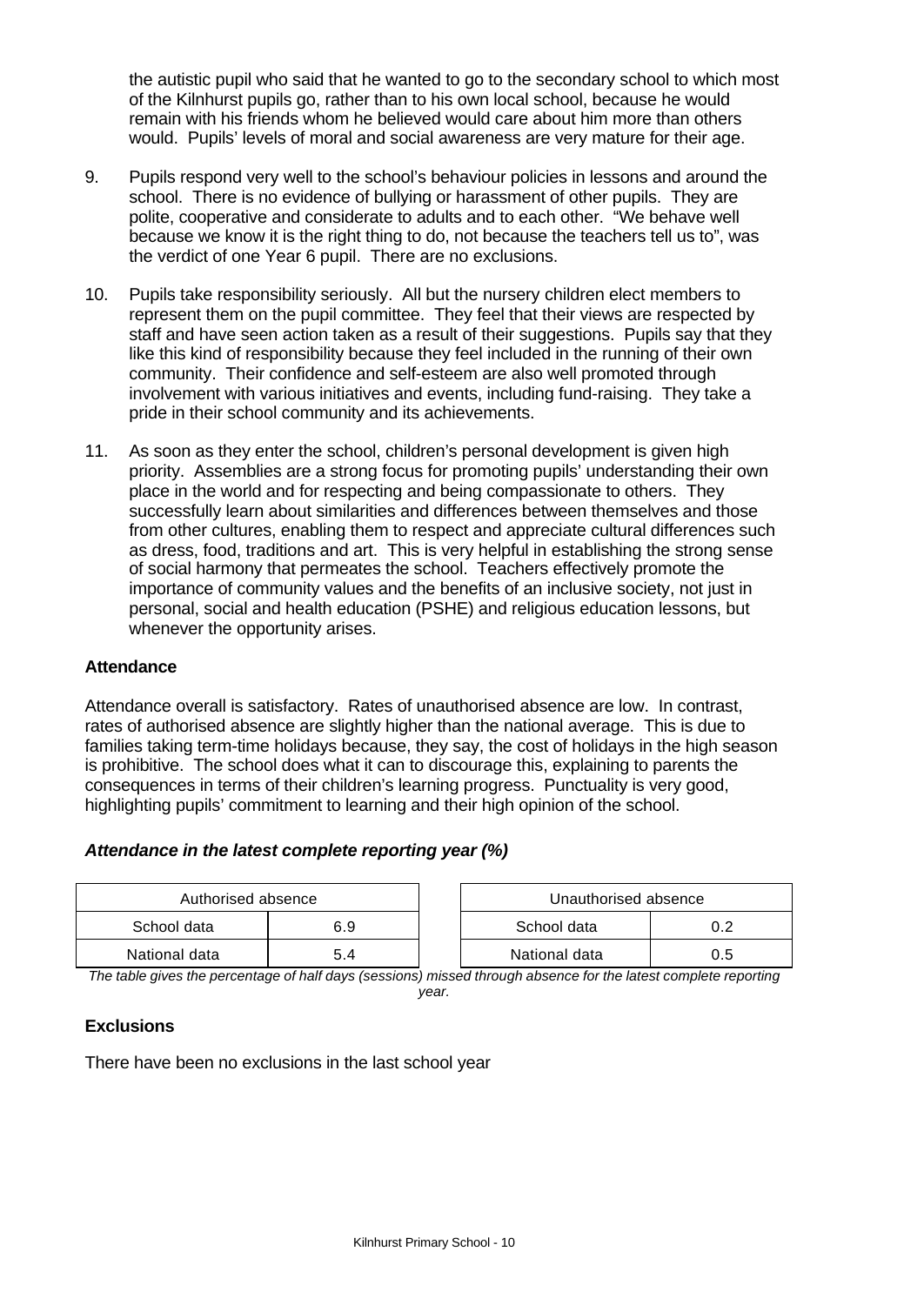# **QUALITY OF EDUCATION PROVIDED BY THE SCHOOL**

The quality of education provided by the school is good. Teaching and learning are good, the curriculum is broad and stimulating and effectively enriched by educational experiences beyond the classroom. Pupils are secure in school, very well cared for and enjoy being at school.

## **Teaching and learning**

Teaching and learning are very good in the Foundation Stage, and are good in the other two phases of the school and in the autistic unit. Teachers are highly committed and work very effectively as a team. Their use of assessment is satisfactory overall and good in the Foundation Stage, English, mathematics and special educational needs.

## **Main strengths and weaknesses**

- Very good planning and organisation of lessons, based upon teachers' good knowledge of the subjects of the curriculum
- Deployment of support staff who are fully involved in lesson planning.
- Very good relationships between teachers and pupils
- When teaching is less than good, expectations are unclear and there is a lack of challenge
- Assessments in English and mathematics help pupils understand how they can improve. However the assessment of pupils' performance is not applied consistently in other subjects

## **Commentary**

12. Teaching, overall, is better than it was at the time of the last inspection. The school's systems for monitoring teachers' performance in the classroom are much more systematic and rigorous than they were and are closely linked to staff training and support. There is more good and very good teaching, including one lesson of very high quality, than previously. The major area of improvement is in teachers' planning. This was a key weakness in 1999, and is now a strength. Two unsatisfactory lessons were seen. Additionally, a number of lessons in Years 1-6, though satisfactory, were not as effective as they could have been. The school is aware of inconsistencies in the quality of its teaching and is steadily eliminating them. The quality of learning is also good overall, but not consistently so.

#### *Summary of teaching observed during the inspection in 33 lessons*

| Excellent | Very good | Good      | Satisfactory | Unsatisfactorv | Poor | Very Poor |
|-----------|-----------|-----------|--------------|----------------|------|-----------|
| (3%)      | 3(24%)    | 14 (43 %) | 8(24%)       | $2(6\%)$       |      |           |

*The table gives the number of lessons observed in each of the seven categories used to make judgements about lessons; figures in brackets show percentages where 30 or more lessons are seen.*

- 13. Teaching and learning in the Foundation Stage are very good. The staff work very effectively as a team, offering children a well-balanced and stimulating curriculum. They encourage children to make independent choices about their learning activities. The balance of direct teaching and independent work is good. Children are taught skills well and given well-planned opportunities to apply their skills. Examples of good practice abound.
- 14. Lesson planning and organisation are invariably very good in Years 1-6, helping to ensure that most lessons run smoothly in practice. Teachers have a good knowledge of English and mathematics. Lessons are planned to build on what went before. In most cases, clear explanations secure pupils' understanding of what is going on and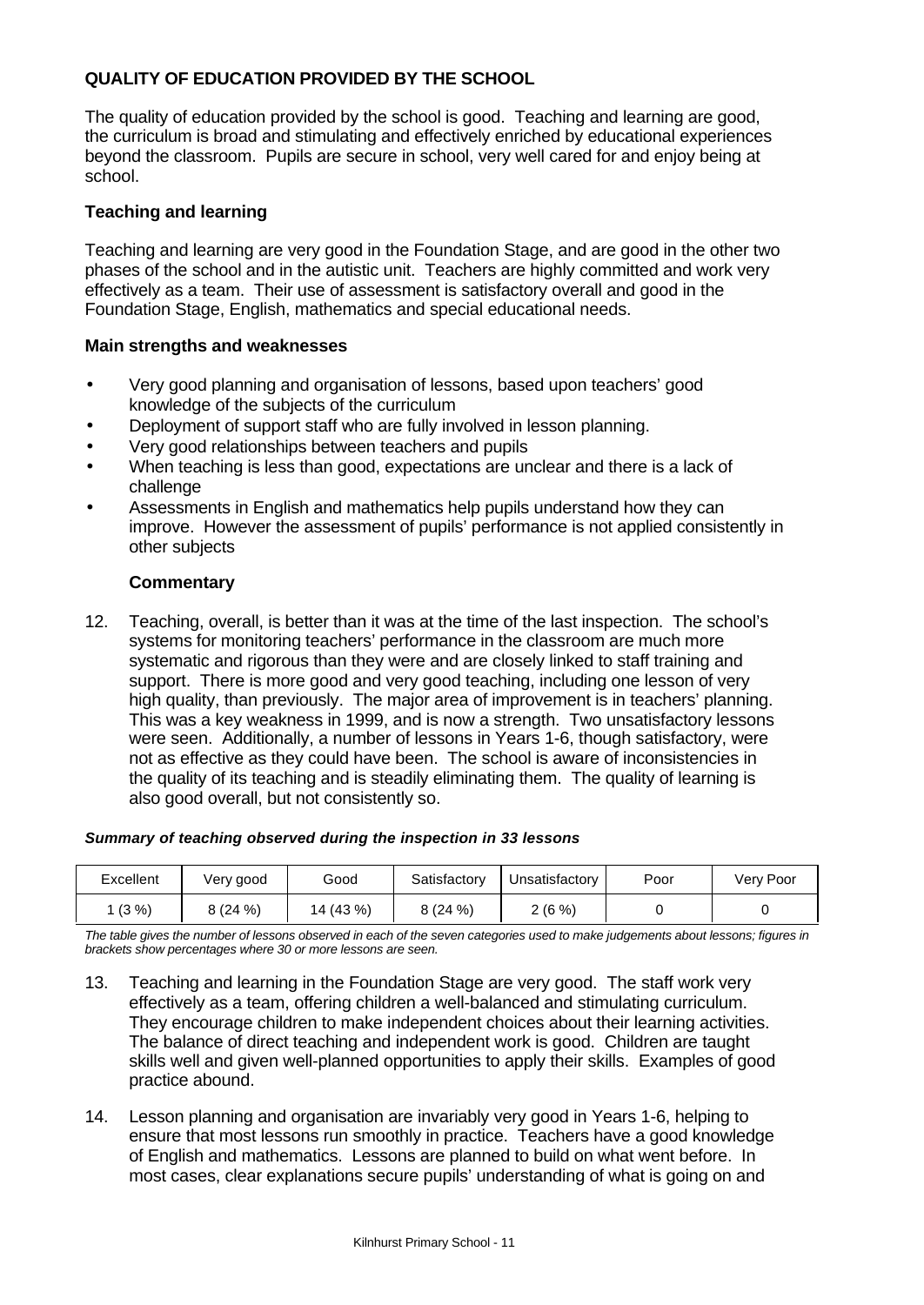what they are expected to do. Where teaching is good and better, teachers constantly check pupils' understanding throughout lessons and, if appropriate, adapt what they are doing to either revisit an idea or move more quickly on to the next stage of learning. In the less effective lessons, the level of challenge is not high enough and the pace of learning is too slow for the average and more able pupils. Sometimes the focus of the lesson is too imprecise to enable pupils to know exactly what they are expected to learn.

- 15. Teachers use a wide, and often imaginative, range of teaching methods. This is because virtually all teachers make good use of what pupils can do to build learning systematically during each lesson and over time. They set realistic targets for pupils, driving up standards, particularly in mathematics. Work is often set in the context of everyday problems, which makes it meaningful to the pupils, who realise why they need to practise and develop further the skills they are being taught. The work is interesting and because of this pupils work hard and achieve good results. For example, in a very good mathematics lesson in Year 5 on solving number problems, pupils were able to identify the method of calculation most appropriate for the problem and to share their strategies with their peers. Equally, there are examples of pupils achieving less than they should because teachers give them to little time to complete the tasks they have planned, or because the tasks lacks interest.
- 16. The teaching of pupils with special educational needs is good overall. Most teachers have an appropriate understanding of the curriculum needs for pupils who have individual difficulties, especially in English and mathematics. Teachers' lesson plans identify and include specific activities for these pupils, enabling them to make good progress. Teaching assistants are well briefed and supported through detailed planning procedures and through well-constructed individual education plans for pupils. These include targets that are more specific and tightly focused than at the time of the last inspection. The deployment of teaching assistants in classes is good, and especially effective in supporting pupils from the autistic unit who are learning alongside their peers.
- 17. In virtually all the lessons seen, teachers managed pupils' behaviour well, resulting in a calm and purposeful ethos for learning. Pupils work hard to please the teachers and support staff. They help each other by explaining to classmates how they have done something, such as in mathematics or when working on the computers. Evaluation sessions, during and at the end of lessons, encourage pupils to think carefully about what they could do to improve their work. For example, in a lesson in design and technology pupils discussed the best way in which to construct a model of a fairground ride, working hard, sharing tools and communicating effectively. Similarly, teachers' comments in pupils' workbooks make pupils think about how well they are doing. However, the quality of these is inconsistent from class to class and subject to subject. They do not always give pupils a good enough indication of how they could improve their work next time.
- 18. Overall, the school's assessment procedures are satisfactory and are good for English, mathematics, the Foundation Stage, and for pupils with special educational needs, including the autistic pupils. They help ensure that pupils' work is matched to their needs. The best teaching responds to the efforts of pupils very well, giving them good quality feedback about what they need to do next. The marking of pupils' work is generally good. Teachers appreciate well-produced work and help pupils understand how they can do better. Assessment is well used in English and mathematics to identify strengths and weaknesses in pupils' learning and to set ambitious learning targets for pupils. Assessment is also well used to achieve early identification of pupils with special educational needs and to monitor and review their progress. The school is now in a strong position to extend its good assessment practice more widely across other subjects. This is already under way in science and ICT.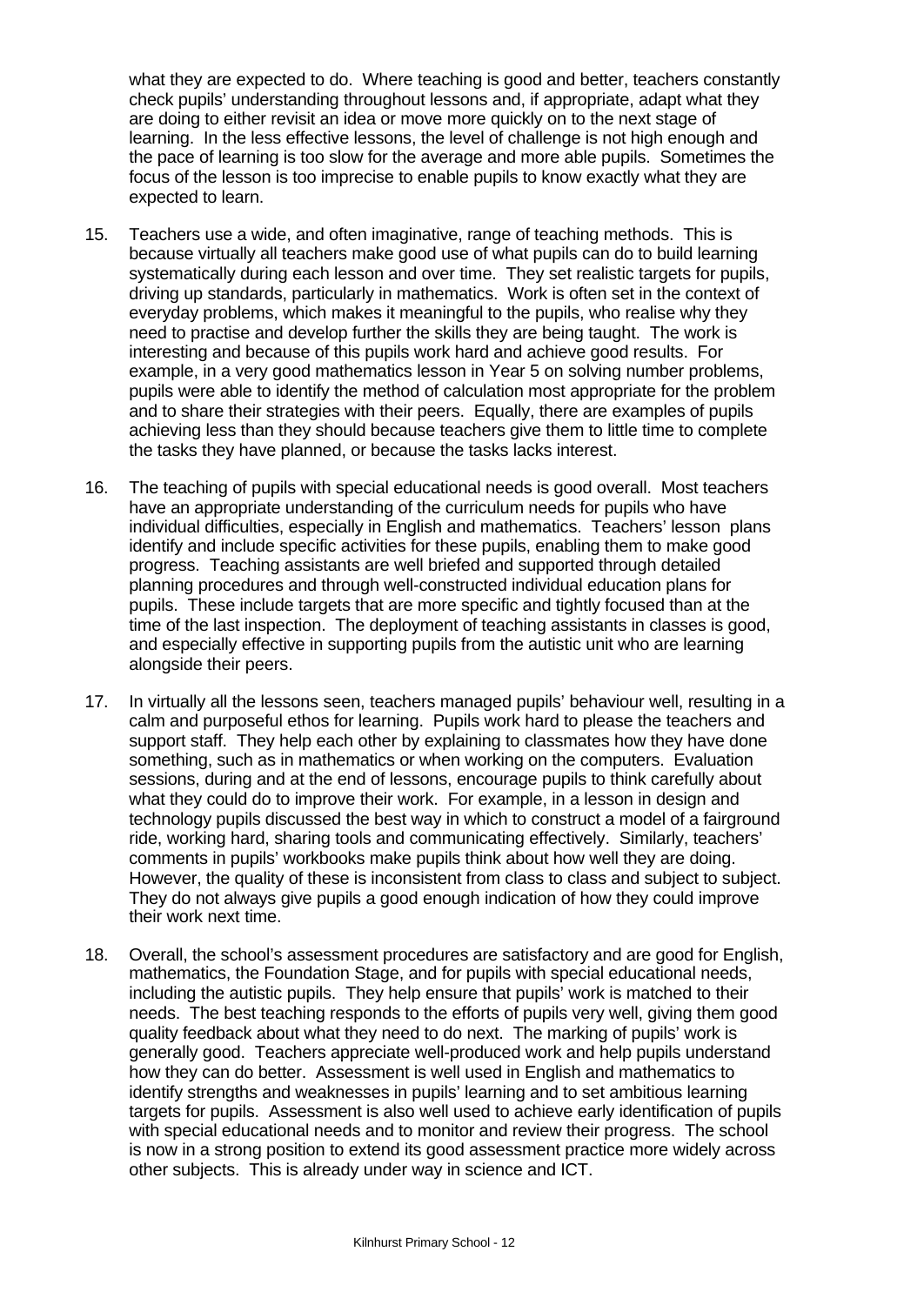# **The curriculum**

The school provides a good curriculum. It is imaginative and well planned to engage the interest of pupils of all abilities and needs.

#### **Main strengths and weaknesses**

- Very good enrichment activities
- Very innovative curriculum development, leading to good cross-curricular provision, especially in literacy
- Good support for pupils needing additional help, including pupils with special educational needs
- Inclusion policy very well implemented
- There are gaps in the coverage for science and ICT

## **Commentary**

- 19. The quality and range of the curriculum are good. The school meets all statutory requirements, including sex, drugs and health education, and those laid down in the locally agreed syllabus for religious education. However, there are gaps in the provision. In ICT, the requirements for Years 3-6 are not well enough covered. In science, particularly in Years 3-6, there are too few opportunities for pupils to engage in experimental work.
- 20. Under the direction of the headteacher, the school has recently carried out a major revision of its curriculum, the aim being to provide pupils with a more creative focus for their learning based on real contexts and experiences. Educational visits are very effectively used as a springboard for planning work across the different subject boundaries without losing sight of the discrete subject skills that pupils need to acquire. Although only in its first year of implementation, the revised curriculum is already proving effective. Provision for English, mathematics, ICT, geography and history are all much stronger than they were and pupils talk of the excitement they derive from work that stems from experiences that they can identify with. The improved range and quality of pupils' writing are evidence of the impact of this new approach.
- 21. Specialist teachers, most of them from the local comprehensive school, are used to teach French, Spanish and some elements of music, mathematics, ICT and physical education (PE). This gives the curriculum added breadth and depth, as does the good range of extra-curricular activities provided through clubs and community links. This helps to account for the high levels of pupil satisfaction with the school, and the very good quality of their personal development.
- 22. The provision for pupils with special educational needs, including pupils in the autistic unit, is good. Well-constructed individual education plans provide clear and specific guidance for teachers when planning lessons. Teachers are well supported by a very generous allocation of extra staff who work very hard and very effectively. Inclusion of pupils from the autistic unit into all aspects of the school's life and work, as appropriate to their needs and circumstances, is a source of great pride to the school, and justifiably so. The curriculum for the more able pupils is well provided for in mathematics in Years 3-6, but less systematically provided for in English and science. All pupils are equally valued, whatever their capabilities, and are well prepared for the next stages in their education.
- 23. The school benefits from good quality, well adapted buildings. The accommodation is well resourced and furbished. Bright and colourful displays of work are used throughout the school, apart from the hall, to provide a stimulating and challenging atmosphere for learning. There is good specialist accommodation for ICT and a well-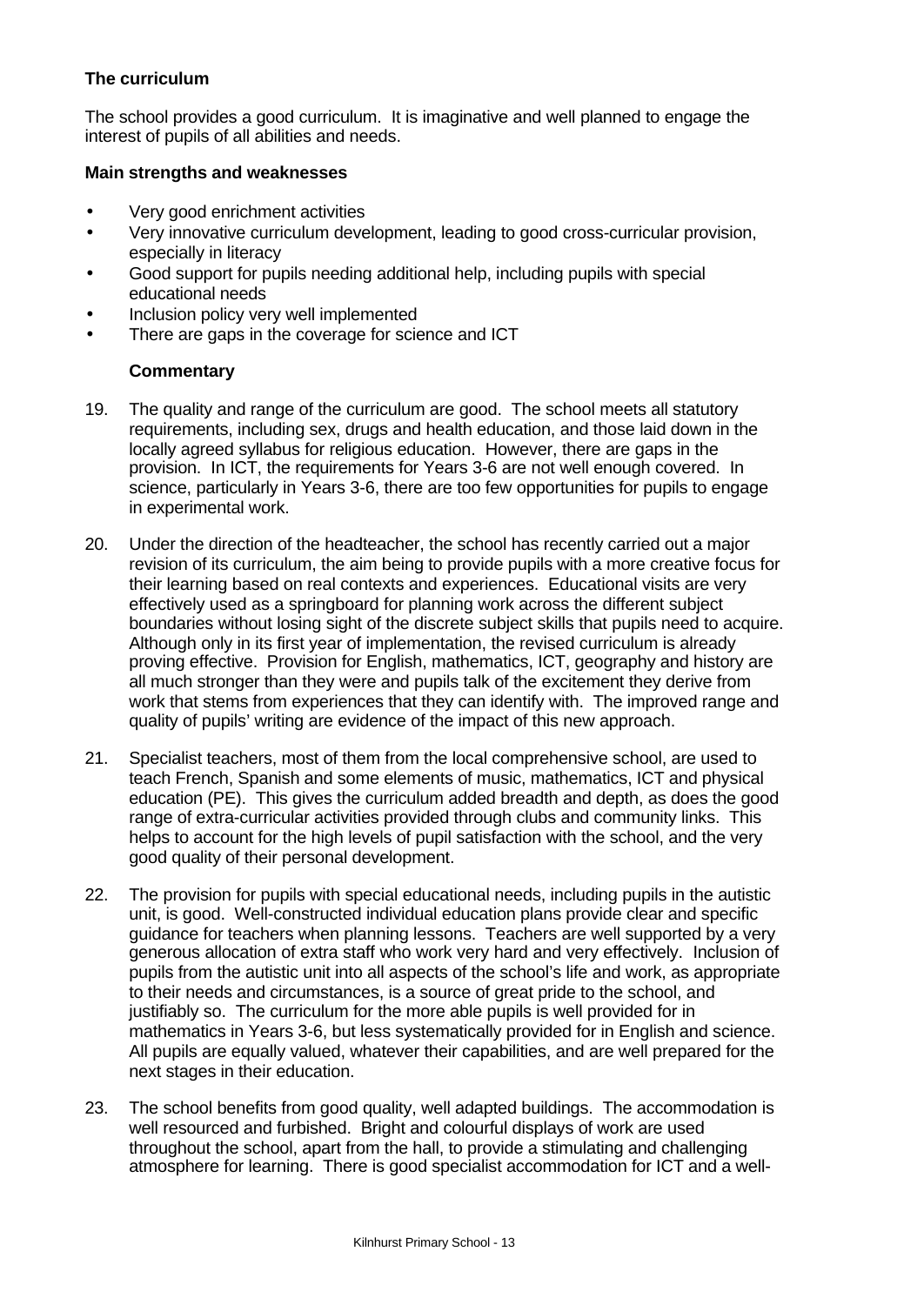stocked library. Learning resources are good in English and mathematics and are being systematically strengthened in other subjects, especially ICT. Overall, the quality of the school's curriculum has made significant strides since the last inspection.

## **Care, guidance and support**

The care, guidance and support for pupils are very good

## **Main strengths and weaknesses**

- The procedures for ensuring pupils' care, protection, welfare, health and safety are very effective
- There is strong personal support and guidance for pupils based on effective monitoring and high levels of well trained support staff
- The implementation of the school's policy for inclusion, highlighted in the integration arrangements with the autistic unit, is very successful

# **Commentary**

- 24. Procedures for promoting pupils' care and welfare have been considerably strengthened in the last two years. Child protection procedures meet statutory requirements and are well known to staff, as are the first aid procedures and fire precaution arrangements. The school places a high priority on making pupils feel safe and secure. As a result, the school enjoys an atmosphere of security and calm. Despite the school's best efforts, the main threat to pupils' safety comes from the driveway immediately outside the school gates and the busy road beyond. It is now approaching two years since an agreement to install traffic calming measures was secured by the school, but still the risks remain.
- 25. The careful arrangements for admission to the Foundation Stage are applied with equal sensitivity to procedures for transfer to the main school, and later to the local secondary schools. Rigorous monitoring procedures now enable the school to target support for pupils more accurately and effectively than previously. An extensive corps of well-trained, committed, support staff, help this process. While all pupils benefit from this, it is especially productive in helping those with special educational needs, including those in the autistic unit. Very good teamwork, effective working relationships and high morale within the staff make for a very positive and supportive learning climate. Pupils say that this helps their learning.
- 26. Pupils feel that the adults in the school take them seriously and show them respect. They say they feel "important". Pupil opinion is canvassed through the pupil committee on matters relating to school life and is acted on; for example, in respect of improving the provision of dustbins in the playground. Pupils genuinely care for, and support, one another. The atmosphere of security and harmony that characterises the school contributes significantly to pupils' achievements in the classroom.

## **Partnership with parents, other schools and the community**

Links with parents are very good and contribute significantly to pupils' achievement and learning. There are very strong links with the community.

## **Main strengths and weaknesses**

- The quality of information to parents is very good
- Parents are very positive about the school and the progress it has made in the last two years
- Links with the community, especially one of the local secondary schools, are very productive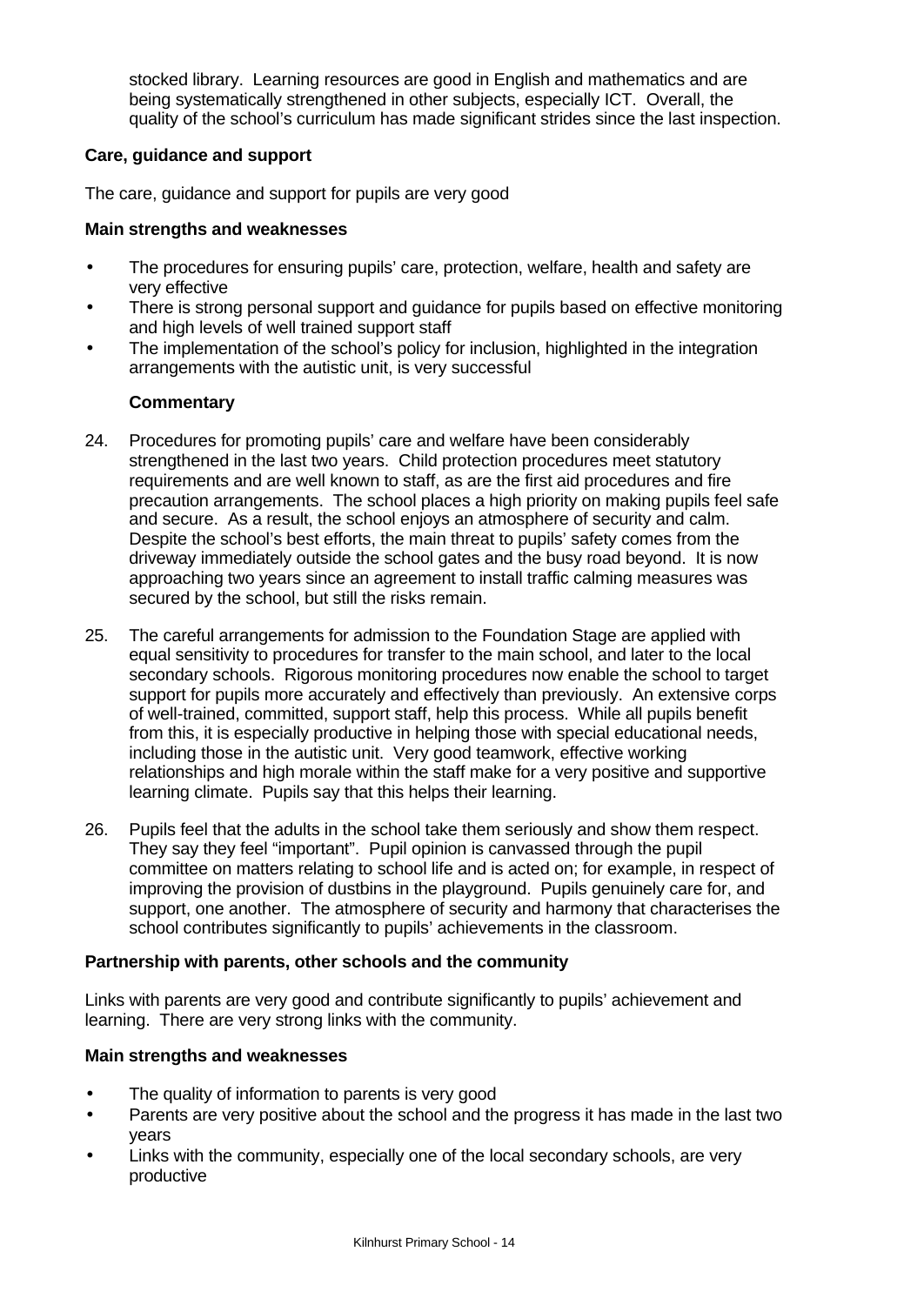# **Commentary**

- 27. Over the past two years, the school has secured a very good working relationship with parents. Parents were overwhelmingly positive about the school at their pre-inspection meeting and in their responses to the parent questionnaire. They have confidence in the management and respect for the staff. Pre-arranged consultations, informal chats and formally organised progress meetings are all highly valued as part of the school's open-door policy. Annual pupil reports are informative and fulfil statutory requirements, as do the school's annual report to parents and the prospectus. The prospectus is of very high quality.
- 28. Children's learning at home, especially their reading, benefits from specific guidance for parents provided by the school.. The "mini" prospectus and the termly curriculum plans also identify for parents what their children are learning in school. "Curriculum evenings" are held to inform parents about how the school teaches its curriculum, but these have not been well attended. For their part, parents help out in great numbers in the classroom, hearing children read, preparing lesson materials, and in supporting the social and fund-raising activities of the Friends of Kilnhurst.
- 29. Links with local schools are very productive, especially with the main secondary receiver school. The latter provides teaching sessions in PE, mathematics/ICT, French and Spanish, as well as developing other areas of cooperation. These include help with training student teachers, joint training of teaching assistants, work experience and curriculum development. Kilnhurst parents value highly the benefits that derive from this very close working relationship between the two schools.
- 30. Links with other areas of the community are also very productive. For example, educational visits in the locality feed into pupils' work in lessons. Visits of individuals, community groups and local agencies into the school further support pupils' learning. The Investors in People award, and participation in national initiatives, extend community work in the school. Not content with receiving support from others, the school shows its care and concern for disadvantaged members of society by raising considerable sums of money for charitable causes.

## **LEADERSHIP AND MANAGEMENT**

Leadership of the school is very good. The management of the headteacher and senior staff is very effective. The headteacher and her deputy provide very good leadership. Governors are well informed and provide the school with good support.

#### **Main strengths and weaknesses**

- The headteacher and her deputy lead the school very effectively, and have established a management style based on teamwork and collective responsibility
- The policy of inclusion has been particularly well implemented
- The governing body is very committed and offers good levels of support
- Financial management is very good
- Effective monitoring is raising standards of teaching and learning, particularly in English and mathematics
- The school improvement plan is occasionally not precise enough about how progress is to be measured when seeking to raise standards of attainment
- Monitoring arrangements for subjects other than English and mathematics are less effective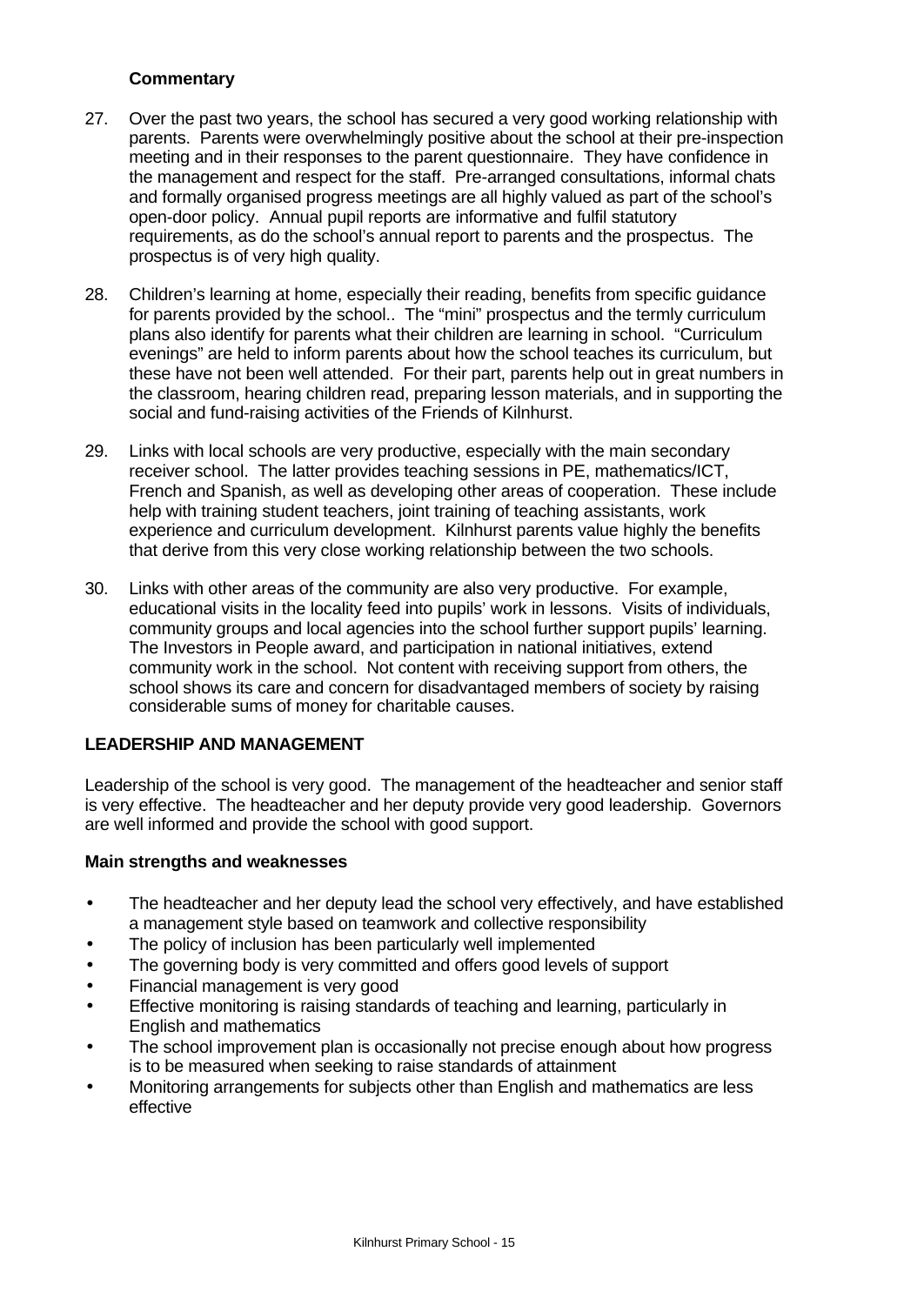# **Commentary**

- 31. The headteacher's inspiring and energetic leadership has been instrumental in taking the school forward since her appointment in 2001. Appointed at a time when the school's national test results were falling annually and morale was, according to many parents and governors, declining steadily, she has secured, through her vision and dedication, the full support of parents, governors and staff in the period since then. The school is now infused with a spirit of confidence, self-belief and a determination to do the best for its pupils.
- 32. The foundations for raising standards have been very carefully laid. Effective strengthening of the procedures for monitoring performance has enabled the school to have a much sharper picture of its strengths and weaknesses than previously. These feed into the school's improvement plan and are supported by detailed action plans linked to senior staff management responsibilities and to individual staff performance targets. Improved results in English, mathematics and science in the national tests reflect the impact of these changes. Next steps are to extend this process more widely to other areas of the curriculum and to be more precise in the school improvement plan about the measurable success criteria being used to target higher standards of attainment.
- 33. The school has also introduced major changes to its curriculum. It is still too early to measure the full impact of these developments. However, pupils and teachers are quick to express their enthusiasm for them. The improved range and quality of pupils' writing suggest that they are having a positive effect. Equally challenging has been the decision to create a more inclusive community within the school. The practical challenge of establishing working links between the main school and the autistic unit has been achieved because of the very clear vision of the headteacher and governors and the sheer determination of all staff to make the policy work. Parents and pupils say that they feel proud of the school's achievement.
- 34. The governors, several of them new to this work, have played a full part in reviewing policies and procedures, working to their strengths and applying their expertise to raise standards. They fully meet their statutory obligations. Governors now have a committee structure that they feel is effective. Financial policies and procedures have been introduced that work well. The new monitoring and review procedures help governors to be aware of the school's strengths and weaknesses. They successfully use this information to play a constructive role in putting together the school improvement plan, but are less certain about their role in evaluating how effectively the funds allocated to the plan have been spent. The chair of governors has developed a very effective partnership with the headteacher. Both express a single, simple, vision for the school; "to do the very best for all the pupils". Parents are delighted by this. As one put it at the parents' meeting: " The school has changed. Now the pupils are always at the centre of everything the school does."

## **Financial information**

| Income and expenditure $(E)$ |         | Balances (£)                           |        |
|------------------------------|---------|----------------------------------------|--------|
| Total income                 | 830,522 | Balance from previous year             | 4.771  |
| Total expenditure            | 788,709 | Balance carried forward to the<br>next | 41,813 |
| Expenditure per pupil        | 2,921   |                                        |        |

## *Financial information for the year April 2002 to March 2003*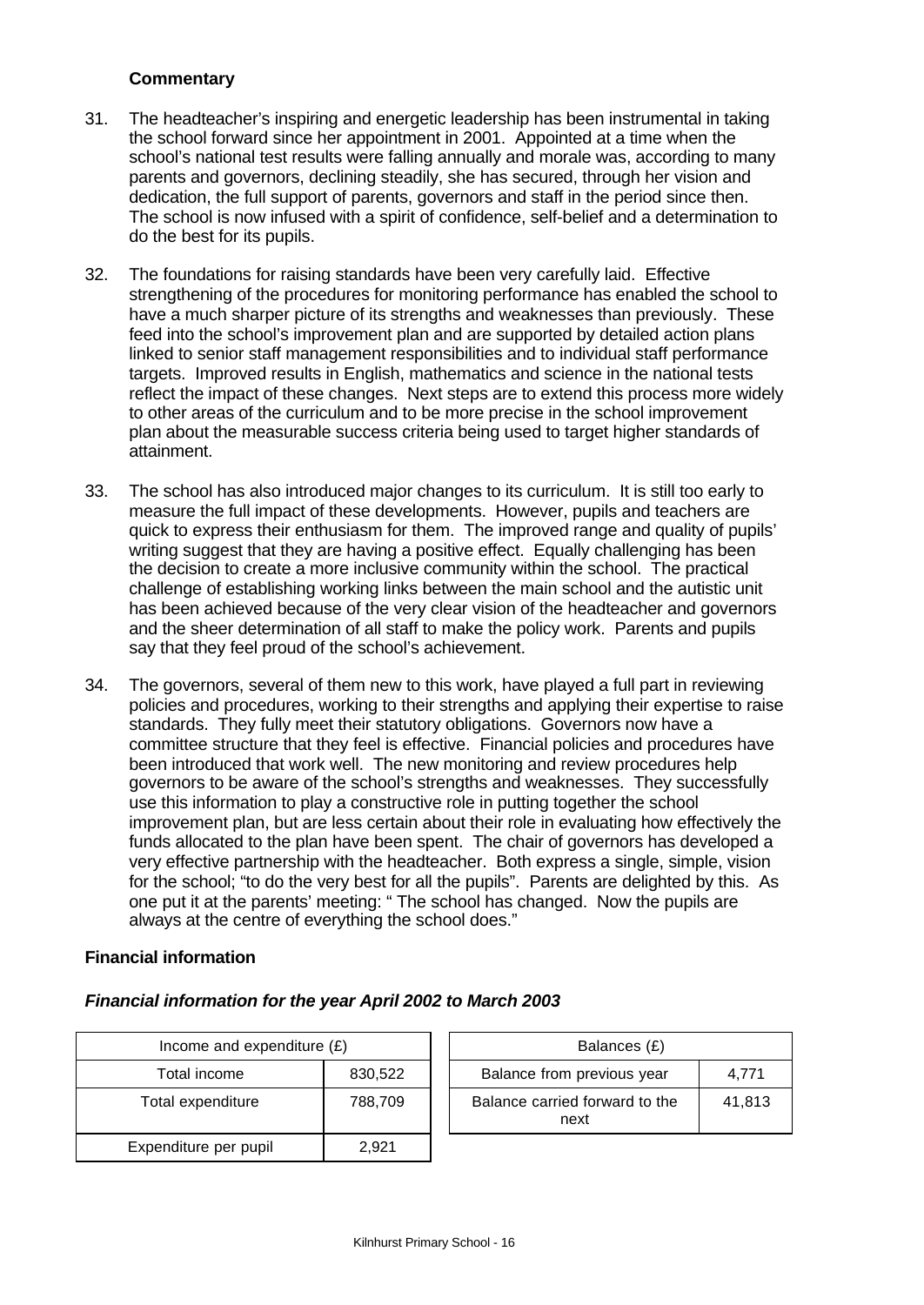- 35. The school's finance committee, led by the chair of governors, receives regular reports about the school's financial position and is in a good position to check that the budget is prudently spent. The school is helped in this respect by a bursar who is responsible for reconciling the school's accounts. This she does efficiently and effectively. Governors work well with the headteacher to ensure that expenditure for the coming year is closely aligned to the agreed areas for development in the school. The decision to invest heavily in additional support in the classrooms is a good example of matching longer-term planning strategies to longer-term budgeting. The large balance carried forward into the current financial year was due to a late payment by the local authority and has been spent appropriately.
- 36. Arrangements for the control, monitoring and review of the school budget are very good. Subject co-ordinators are responsible for administering their own allocations of funds, linked to the priorities for expenditure identified in their action plans within the school improvement plan. The school makes good arrangements for the day-to-day administration of its finances and for ensuring that the principles of value for money are observed when securing contracts or supplies.

## **THE UNIT FOR AUTISTIC PUPILS**

The provision for the autistic unit is good

#### **Main strengths and weaknesses**

- Leadership and management of the unit are good and developing
- Pupils are well integrated into the main school
- Teaching is good
- Individual education plans are clear and specific to the needs of all pupils
- Pupils respond well to the strong support given by assistants in all classes seen
- Staff would benefit from further training to meet the increasingly complex range of needs presented by pupils referred to the unit

## **Commentary**

- 37. Pupils from the unit with mild to moderate autism who have been fully integrated into the main school, make satisfactory or better progress. Many achieve well, helped by the high level of extra support they receive. In a Year 5 mathematics class, for example, an autistic pupil could explain very clearly and demonstrate on the whiteboard how to plot a co-ordinate and go on to explain that co-ordinates referred to points not squares between points. A Year 3 pupil, integrated recently into the main school, was working well with his classmates celebrating a Hindu morning in a religious education session. This pupil returns to the unit with five classmates each week to have a social skills session, which is working very well for all six pupils.
- 38. The quality of teaching is good. Teachers plan well to meet pupils' needs and manage their behaviour effectively. Autistic pupils have clear targets that are discussed and negotiated with them and reviewed once each term. These targets cover both academic and social areas and are designed to promote the development of skills to enable pupils to integrate well with other pupils and staff. They are effectively used by teachers in the main school to inform their planning for these pupils. Liaison between class teachers and support staff is good. In the unit itself, there are now a small number of pupils with extreme autism. The school is aware that staff will require additional training in order to ensure that these pupils' specific needs and behaviours are fully catered for.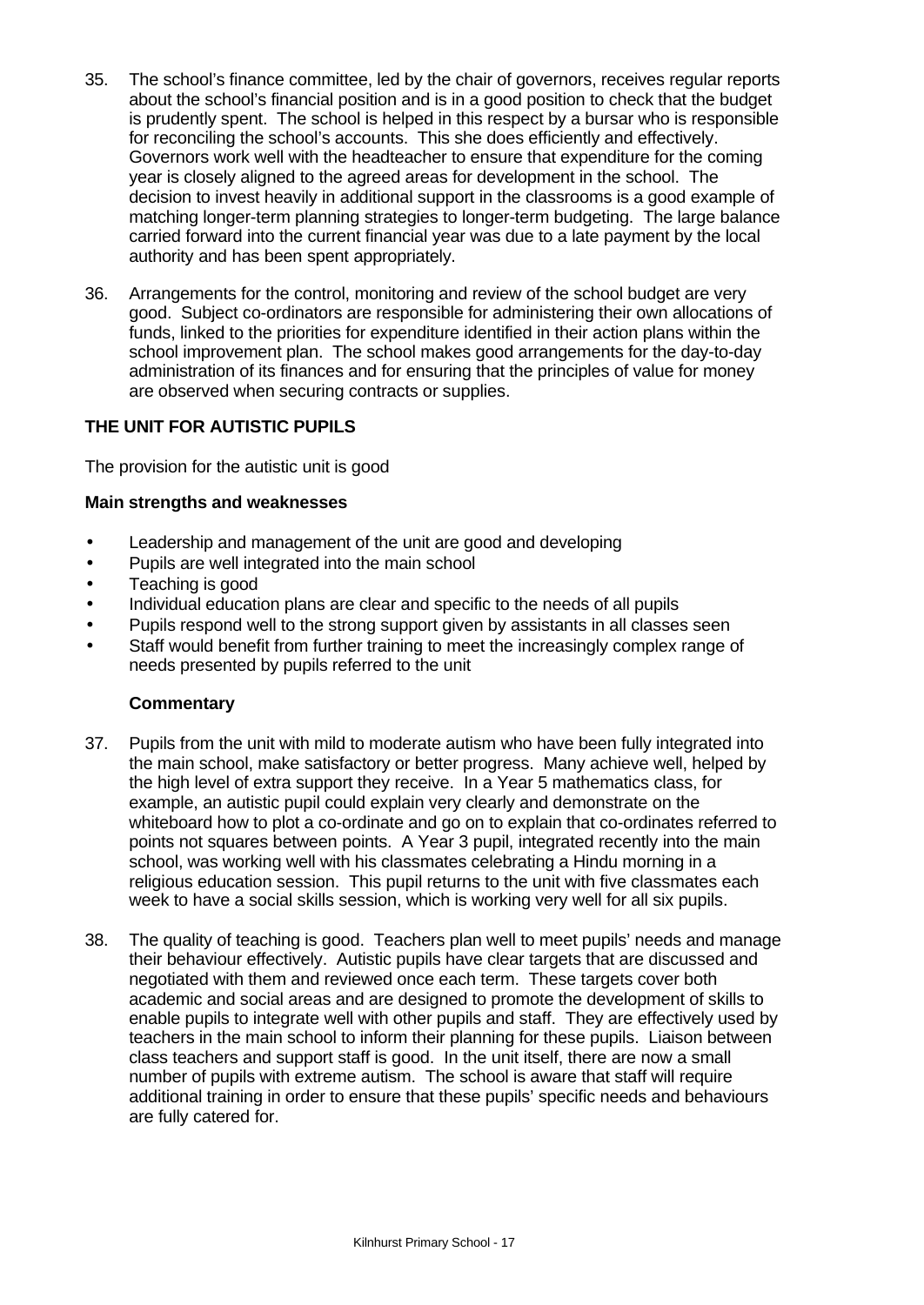- 39. The unit provides good opportunities for the majority of mildly autistic pupils to improve their social and communication skills in order to help them with their everyday living. Staffing ratios are very high within the unit, often providing one to one support for each pupil. In addition, small groups of main school pupils benefit greatly by regularly joining them for the social and communication sessions. These are taught to very small groups of pupils of a similar age and provide a good opportunity for intensive work with individuals.
- 40. Pupils within the unit have an appropriate curriculum, providing them with access to the same subjects as other pupils. Accurate assessments are made of their progress in relation to academic and social targets, and the information is used well to promote further progress. Records are very thorough and provide a comprehensive and helpful picture of each individual pupil.
- 41. The leadership and management of the autistic unit are good. Monitoring information is well used to raise the quality of teaching, learning and provision. Links with the main school are very well co-ordinated, ensuring that the autistic pupils can, and do, benefit significantly from the opportunity to belong to a shared community without risk to their educational development and progress. The head of the unit has very recently qualified in the use of PECS (Picture Exchange Communication Schedule) and this needs to be cascaded to his staff so that they are in a better position to help autistic pupils with specific communication difficulties. The school needs to ensure that staff qualifications and training keep abreast of any developments in the profiles of pupils entering the unit.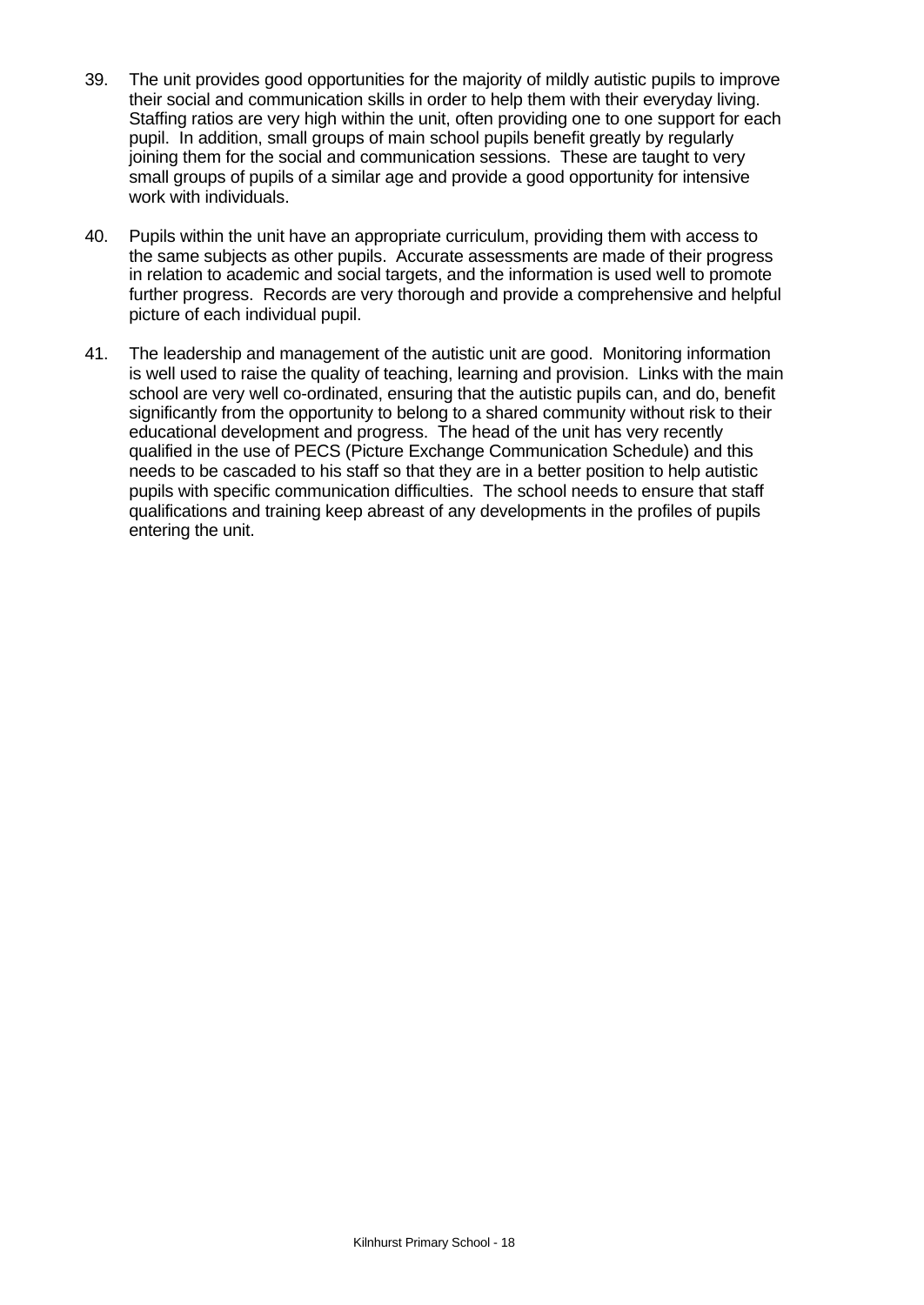# **PART C: THE QUALITY OF EDUCATION IN AREAS OF LEARNING, SUBJECTS AND COURSES**

# **AREAS OF LEARNING FOR CHILDREN IN THE FOUNDATION STAGE**

Overall, the provision in the Foundation Stage is **very good.**

The leadership and management of the Foundation Stage are very good, ensuring that the curriculum is covered well and that teaching is appropriate for the needs of all children. There have been a number of changes of staff over the last two years. All have worked hard to improve provision. Since the previous inspection, provision has improved and children achieve well. Children enter the nursery with levels of attainment that are broadly average for their age. By the time they leave reception most of them are likely to have exceeded the expectations for children of this age in all six areas of learning. The quality of teaching and learning in the nursery and reception is very good. Children experience a very good start to their life in school.

There are good induction procedures in place to ensure that transition between home and school, and playgroup and school is smooth. The teacher regularly meets the staff and parents prior to the children's admission. The assessment information gathered by the teachers is used very well to plan activities for the children. In addition, the teachers and nursery assistants provide a welcoming atmosphere through which the children feel secure. Relationships are very good and adults value the children equally. As a result, the children feel that they all matter equally. Staff use assessment well and provide detailed reports (Records of Achievement) for parents about the progress of their children, in both the nursery and reception.

## **PERSONAL, SOCIAL AND EMOTIONAL DEVELOPMENT**

Provision for personal, social and emotional development is **good.**

## **Main strengths and weaknesses**

- The children have very good attitudes to school.
- The children behave very well.
- Staff prepare the children well to listen and to learn
- 42. The children make good progress in their personal, social and emotional development. They are prepared well for the next stage in their education because they are very well behaved and are ready to listen well. A good variety of activities is provided for the children to develop in this area of the curriculum. When listening to stories, for example, they take turns to join in and to listen to the other children. The quality of teaching and learning is very good. Staff introduce the children to school life well. They encourage parents to come into the nursery, at the beginning of the day, which helps to encourage the children to come into the classroom confidently. Children are independent and happy to come to school.
- 43. Children's behaviour observed during the inspection was very good. They all get on well together, playing together well and sitting quietly and listening. When they sing number rhymes with their teacher, they participate with actions enthusiastically. They show considerable self-confidence when talking with adults, in the full knowledge that they are being listened to.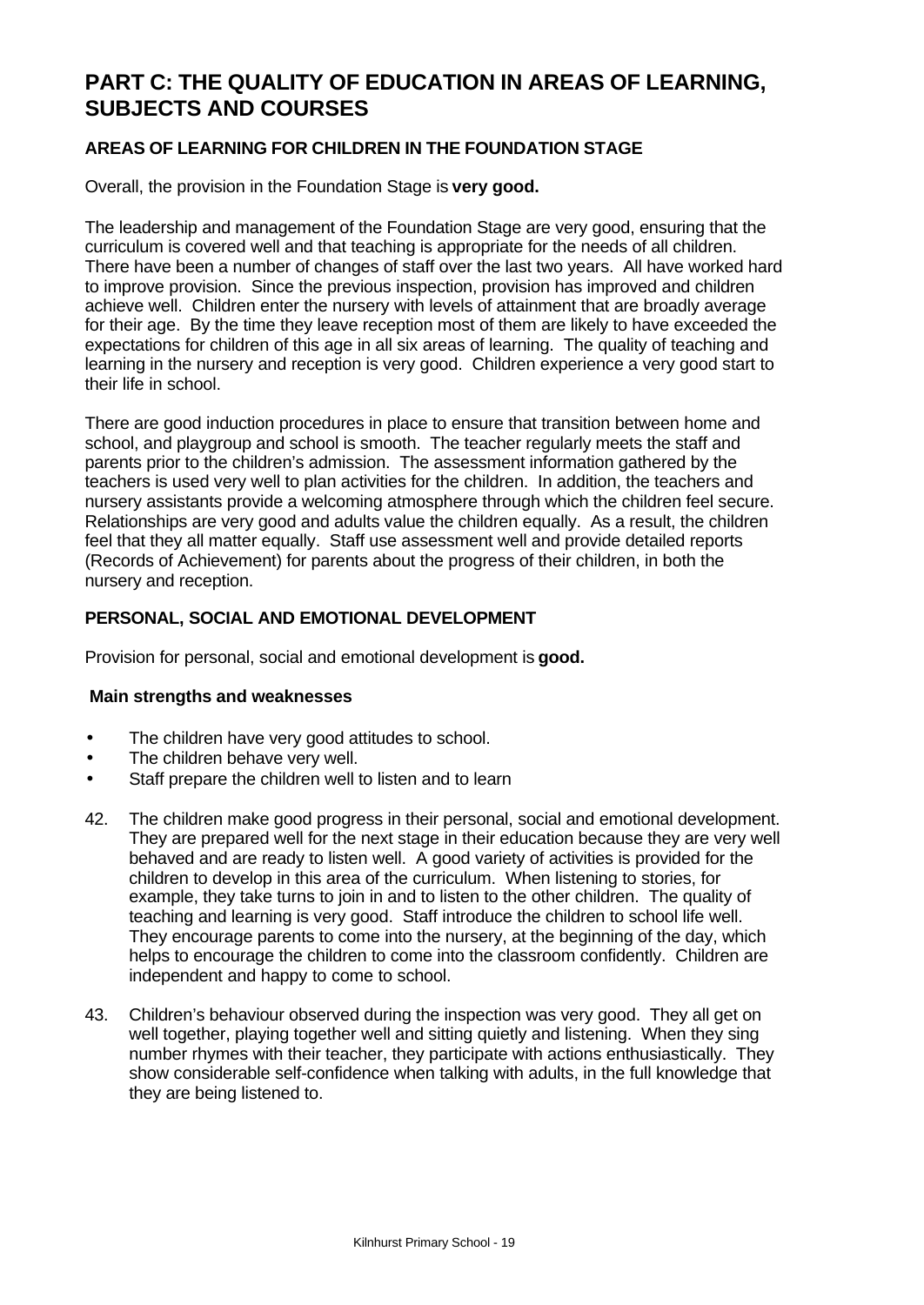# **COMMUNICATION, LANGUAGE AND LITERACY**

Provision for communication, language and literacy is **good.**

#### **Main strengths and weaknesses**

- Children have good opportunities to participate in activities to develop communication skills.
- Adults use learning opportunities well to develop children's language and literacy.
- 44. Staff in the nursery and reception are skilled in developing children's knowledge, understanding and skills in language. As a result, the children achieve well. In one session, adults encouraged the children in speaking and listening, reading and writing, on the theme of preparing presents for Christmas. They used resources, such as greeting cards, to encourage discussion. The children soon noticed that the day, time and place were missing from the card. This led them to writing their names on their own cards, with good links across all aspects of children's language development.
- 45. There are carefully planned opportunities for adult led language sessions, and there are many child-initiated activities such as role-play which children plan for themselves. The environment offers experiences in which children explore, investigate, discover, create, practise and consolidate their developing knowledge, skills and understanding through playing and talking. Well-organised resources encourage the children to make choices. This enables the adults to work alongside children to support their learning, and for the children to successfully make links across all areas of their development.

## **MATHEMATICAL DEVELOPMENT**

Provision for mathematical development is **good.**

#### **Main strengths and weaknesses:**

- The children are learning to count well.
- Good links are made with other areas of learning such as knowledge and understanding of the world.
- 46. The children make good learning gains and achieve well in number. During the inspection, they were observed sorting numbers on the washing line, from zero to ten and beyond. They enthusiastically informed the teacher, where numbers should be hung consecutively on the washing line and were delighted to sort them correctly. At the beginning of the day, adults in both the nursery and reception classes very effectively use the registration session to offer children opportunities to count and to use numbers. Several children recognised that if eighteen children were in class that meant that four must be absent.
- 47. Teachers make good links with other areas of children's learning. For example, after deciding which objects best float and sink, in the water in a tank, they very effectively sorted them and accurately counted how many there were in each category. Staff record children's progress well and offer a good balance between direct teaching and independent opportunities for children to choose their activities. They are learning to count accurately and to understand the value of numbers to ten.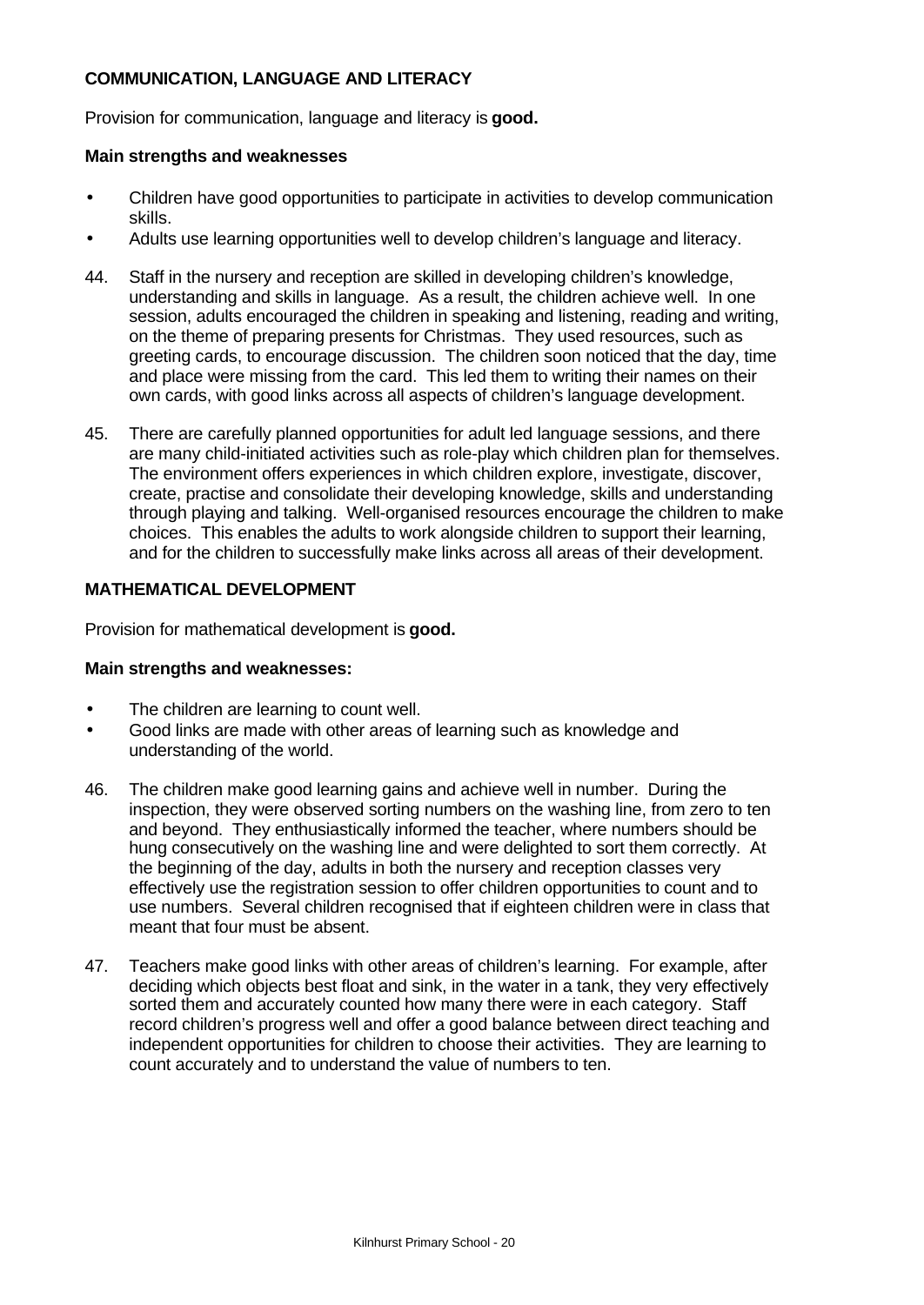# **KNOWLEDGE AND UNDERSTANDING OF THE WORLD**

Provision in knowledge and understanding of the world is **good.**

#### **Main strengths and weaknesses:**

- Children learn well about the world, from first hand experience.
- Adults successfully plan good activities for children's learning.

## **Commentary**

48. The teachers and the nursery assistants plan suitable activities to extend children's knowledge and understanding of the world. The children use their senses to explore their surroundings, listening to the sounds outside and identifying them, with the help of adults. During the inspection, the children were involved in taking their photographs, using a digital camera, and wrapping parcels to give to their parents. This is an example of the way that the school involves and informs the parents about their children's learning. Festivals, such as Christmas are well celebrated, providing children with opportunities to learn about their own culture and beliefs. A display in the reception classroom illustrates the work that children have been involved in learning about the Hindu religion. The children have also taken part in visits outside school. These experiences effectively widen children's knowledge and understanding of the world.

## **PHYSICAL DEVELOPMENT**

Provision for physical development is **good.**

#### **Main strengths and weaknesses:**

- Staff provide children with a good variety of physical challenges.
- 49. By the end of reception the children's physical development is likely to be above the level expected for their age, as a result of the variety of activities planned. The children have access to the outside as a regular learning environment, which is used effectively, not only for physical development, but in supporting other areas of learning. Children use large and small apparatus on a regular basis, enabling them to develop their co-ordination and imagination, frequently using experiences with which they are familiar. For example a 'road' has been marked on their playground area, with opportunities to travel on tricycles and scooters and to take the role of 'lollipop person'.
- 50. They have access to a larger variety of equipment, such as benches and wall bars in the hall, for more direct teaching. In this way, children are learning a sense of space and moving and growing with confidence. Children use a selection of simple 'tools' and small equipment to develop their fine manipulative skills effectively, such as controlling the computer 'mouse' and handling writing materials. The quality of teaching and learning is good.

## **CREATIVE DEVELOPMENT**

Provision for creative development is **good.**

#### **Main strengths and weaknesses:**

- The children make good progress as the result of good teaching.
- There are well-planned opportunities for children to explore ideas and engage their imagination.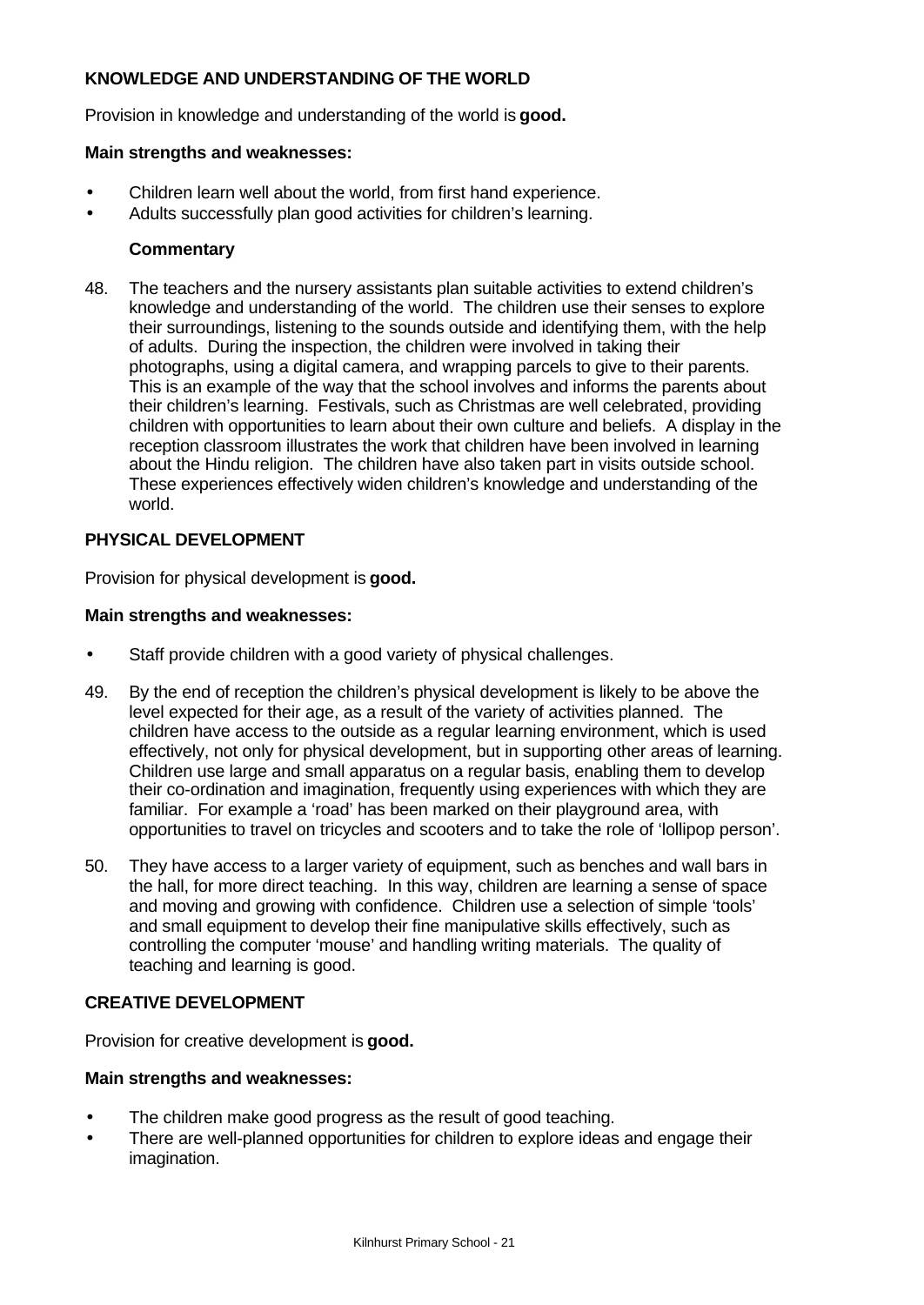## **Commentary**

51. The children achieving at levels above what is expected for their age in the area of creative development. A good variety of well planned opportunities enable children to make choices and to engage in play, singing and experimenting with rhymes. As a result, they are able to expand their imagination as well as develop language skills. They have the opportunity to develop shape and form, for example, when making Christmas cards, and painting pictures of themselves. Displays in the classrooms show that children in the nursery and the reception have the opportunity to draw things that they see. The quality of teaching is very good.

## **SUBJECTS IN KEY STAGES 1 and 2**

## **ENGLISH AND MODERN FOREIGN LANGUAGES**

## **English**

Provision in English is **good**

## **Main strengths and weaknesses**

- Leadership and management of the subject are very good
- Literacy across the curriculum is very well planned for pupils of all abilities
- Standards of pupils' speaking and listening are good
- Assessment of pupils' progress is thorough and accurate, and in most classes well used to help raise standards
- There is some very strong teaching, but also a minority of teaching that is not effective enough
- Standards in pupils' writing are generally not high enough

## **Commentary**

- 52. Results in national tests at Years 2 and 6 have improved significantly in the last two years following a period of steady decline since the last inspection in 1999. The judgement that standards were above average at Years 2 and 6 was not borne out by the subsequent test results, which were below average. The current Year 6 pupils are maintaining the recent levels of improvement. They attain average standards and achieve appropriately. The current Year 2 pupils also attain average standards, but this is slightly lower than the standards achieved by Year 2 pupils over the last two years. However, the current Year 2 class has a higher number of lower ability pupils than normal. Also, it is early in the year and pupils have traditionally made rapid progress during the course of Year 2.
- 53. Pupils achieve well in developing speaking and listening skills. They make good progress because they are given the chance to speak in a range of different situations, including public performances such as the school production of Cinderella taking place during the inspection. Even in Year 2, pupils are challenged to explain their opinions, enabling them to give thoughtful, though sometimes unexpected, responses – "Booty is a pirate's wooden leg". Standards of listening are above average overall. Only occasionally, when the teaching is not sufficiently focused, do pupils lack sustained concentration.
- 54. Standards in reading in Year 2 are average overall. Most pupils know how to work out the sound and meanings of words. They are taught effectively in lessons, and well supported at home through the school's very good "reading partnership" with parents. The most able readers are fluent and accurate, but could be more expressive. The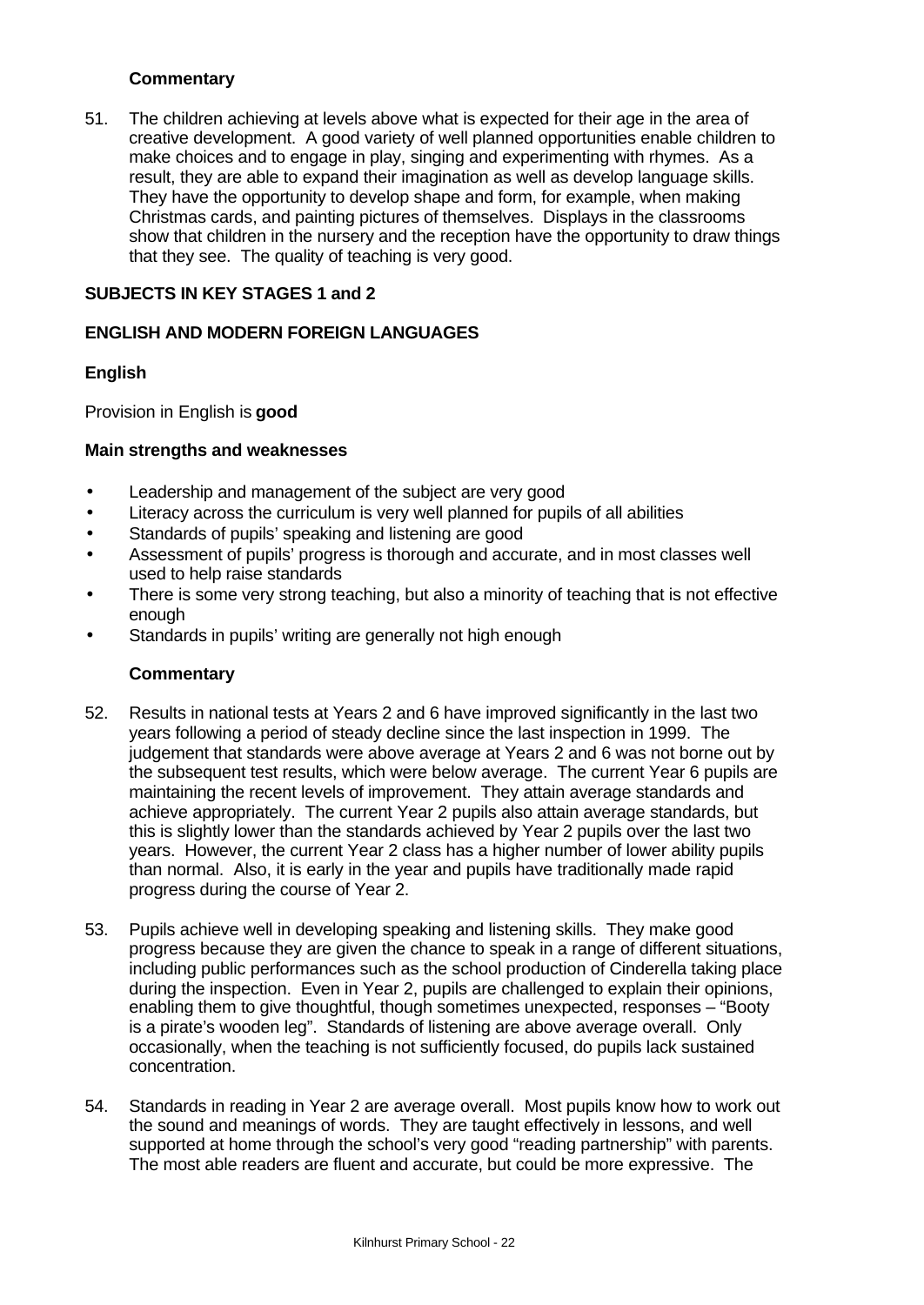weaker readers tend to guess rather than look at the words. They have not made enough progress since the Foundation Stage. Between Years 3 and 6, progress in reading is variable. A significant minority of pupils make too little progress and by Year 6 only reach average standards because of the high quality of support and teaching they receive at this stage. Others make more consistent progress and achieve well. They bring to life the characters they read about. They enjoy reading, visit libraries, have clear preferences about what they like to read and why, and know how to skim read for information-gathering purposes. The weaker readers are no less enthusiastic about reading, but have had too much lost ground to make up.

- 55. Standards of writing in Year 2 are currently below average and not as good as they should be for pupils who achieved above average standards by the end of the Foundation Stage. Few use extended sentences in the stories they write. Spelling and handwriting are sometimes unsatisfactory, with pupils miscopying words from the board and paying too little attention to consistent letter formation. Standards, overall, are average in Years 3-6. The main strength is pupils' ability, by Year 6, to write in a broad range of contexts and for different purposes; the weakness is the variable rates of progress they make in the process. While a significant number of the younger pupils in this phase struggle to identify an adverb in a text, others write with considerable skill and confidence, using alliterations, rhyming couplets and figurative language; for example, in the Year 4 accounts of a "River Adventure". Casual attitudes towards spelling and grammar are again all too common. In Year 6, high quality teaching eliminates much of this inconsistency, enabling pupils to make good progress, highlighted, for example, in the technical competence and imaginative expression they show in their poems about "The Sea".
- 56. Overall the quality of teaching is sound. Half of the lessons seen were either good, or in one instance, excellent. The other half were either satisfactory, or in one case, unsatisfactory. The best teaching builds very successfully on the very good relationships teachers establish with pupils. Much of the planning is high quality, with learning objectives very carefully matched to pupils' abilities and needs. In virtually all lessons, teachers manage pupils very effectively, use questioning very well to monitor pupils' learning and give good feedback to pupils. Teachers and support staff work very well together, enabling pupils who find the work difficult to make good progress. The satisfactory, and even unsatisfactory, teaching includes many of these strengths, but lacks the rigour of the better teaching. Introductions and explanations are sometimes too drawn out, resulting in pupils being given too little time to engage in their own learning, especially the more able pupils. In one lesson, the tendency of the teacher to become too easily sidetracked from the main purpose of the lesson, left pupils uncertain about what they needed to achieve.
- 57. Improvement since the last inspection has been good, due largely to the subject coordinator's, and school's, determination to halt the decline in standards. Very effective monitoring and review have enabled the school to identify and act upon the strengths and weaknesses that have been identified. Staff training, reconstruction of the curriculum and improved resources have followed. While the impact of these developments is already evident in improved standards of teaching and learning, the full impact is likely to be longer-term. The school is well placed to reach the ambitious targets it has set itself.

## **Literacy across the curriculum**

58. Literacy is now a well-planned feature of teaching and learning in all subject areas. Educational visits provide stimulating contexts for writing in geography, history and religious education, as well as in literacy lessons. Science investigations provide the basis for report writing, and design and technology is effectively used to promote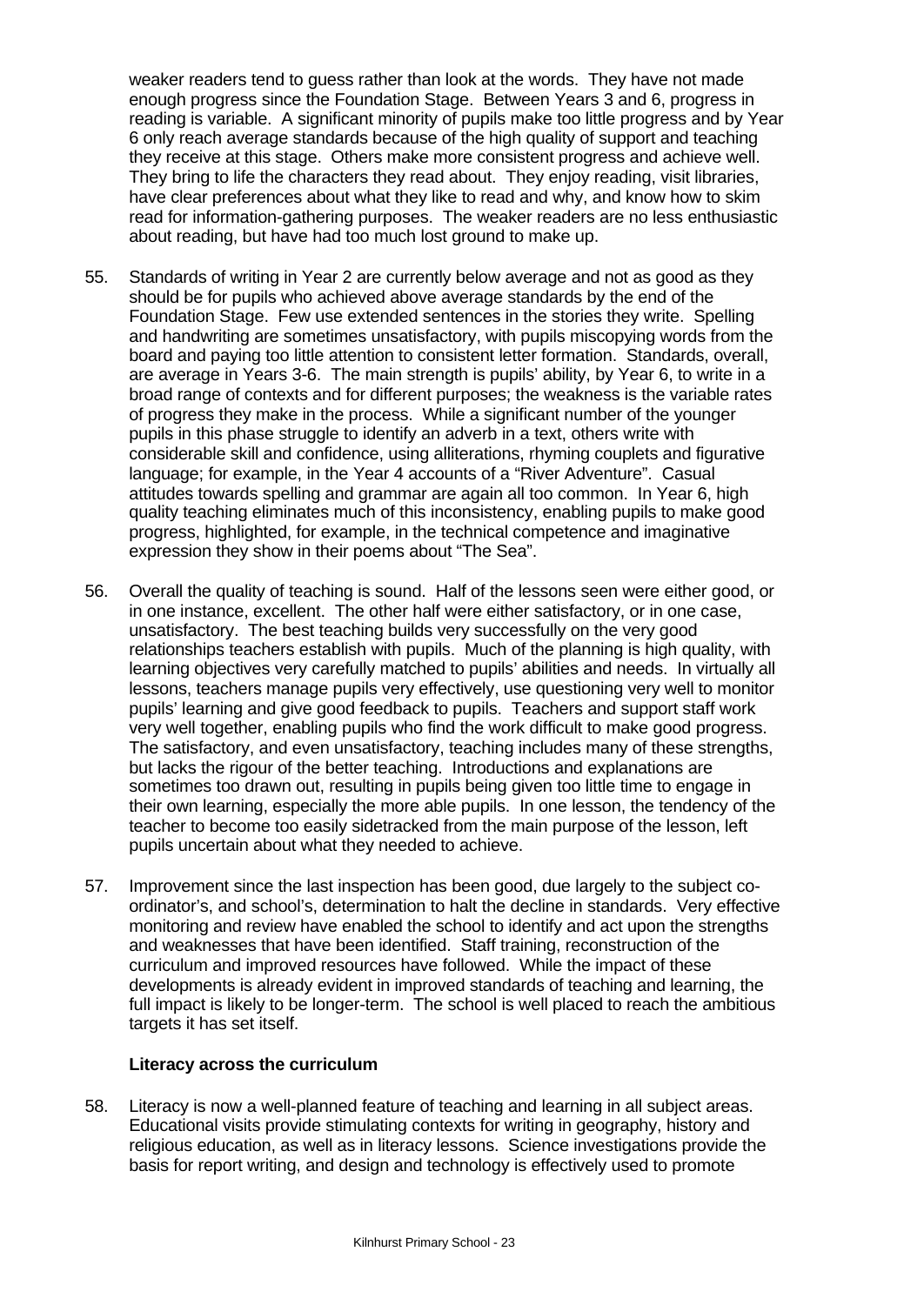literacy skills in instructional writing. Pupils frequently word-process the final drafts of their written work, though even here there are examples in Year 6 of pupils who do spell-check their finished work.

# **French and Spanish**

The provision in French and Spanish is **good**

## **Main strengths and weaknesses**

- Pupils enjoy the lessons and achieve well
- Teaching is good

## **Commentary**

- 59. Year 6 pupils choose to take French or Spanish for one half-hour lesson a week. Pupils achieve well because they enjoy the challenge of the lessons, especially the French lesson which is conducted entirely in French. Pupils in both classes successfully memorise the words for parts of the body and repeat these with varying degrees of competence.
- 60. Teaching overall was good in the two lessons seen. Lessons are jointly planned to cover the same content. Good techniques are used to help pupils to learn the language; for example, touching and naming parts of the body in verse. Sessions are taught at a lively pace and are full of buzz and enjoyment. Teachers expect pupils to support each other, which they do very well.
- 61. The introduction of modern languages into the curriculum is a good initiative which helps to enhance the status of language and communication in the eyes of pupils.

## **MATHEMATICS**

Provision in mathematics is **good**

## **Main strengths and weaknesses**

- The quality of leadership in the subject is very good
- The quality of teaching is good overall and is particularly strong in Year 2.
- Planned work builds well on pupils' prior achievement and the identification of gifted pupils in Years 3, 4, 5 and 6 is helping to raise standards
- The school's assessments of pupils' progress are thorough and accurate and the emphasis on problem solving is improving pupils' mathematical understanding
- Where teachers are less confident in mathematics, the outcomes of assessment are not always used well to match tasks to the abilities of pupils

## **Commentary**

62. The quality of provision is similar to that reported at the time of the previous inspection. However, results achieved in national tests, in Years 2 and 6, in the year of the previous inspection would suggest that standards may not have been as high as those indicated. Standards have improved since then. Curriculum leadership and management are very good because the co-ordinator is a very good practitioner and is effective in monitoring and evaluating the provision for mathematics in the school. There is a very clear understanding of strengths and weaknesses and what needs to be done to continue to improve. The school has made significant improvements in its assessment procedures, in particular the analysis of the outcomes of assessment, as an effective tool in helping to engage staff and pupils in the task of raising standards. Standards have improved significantly over the last two years and the school is on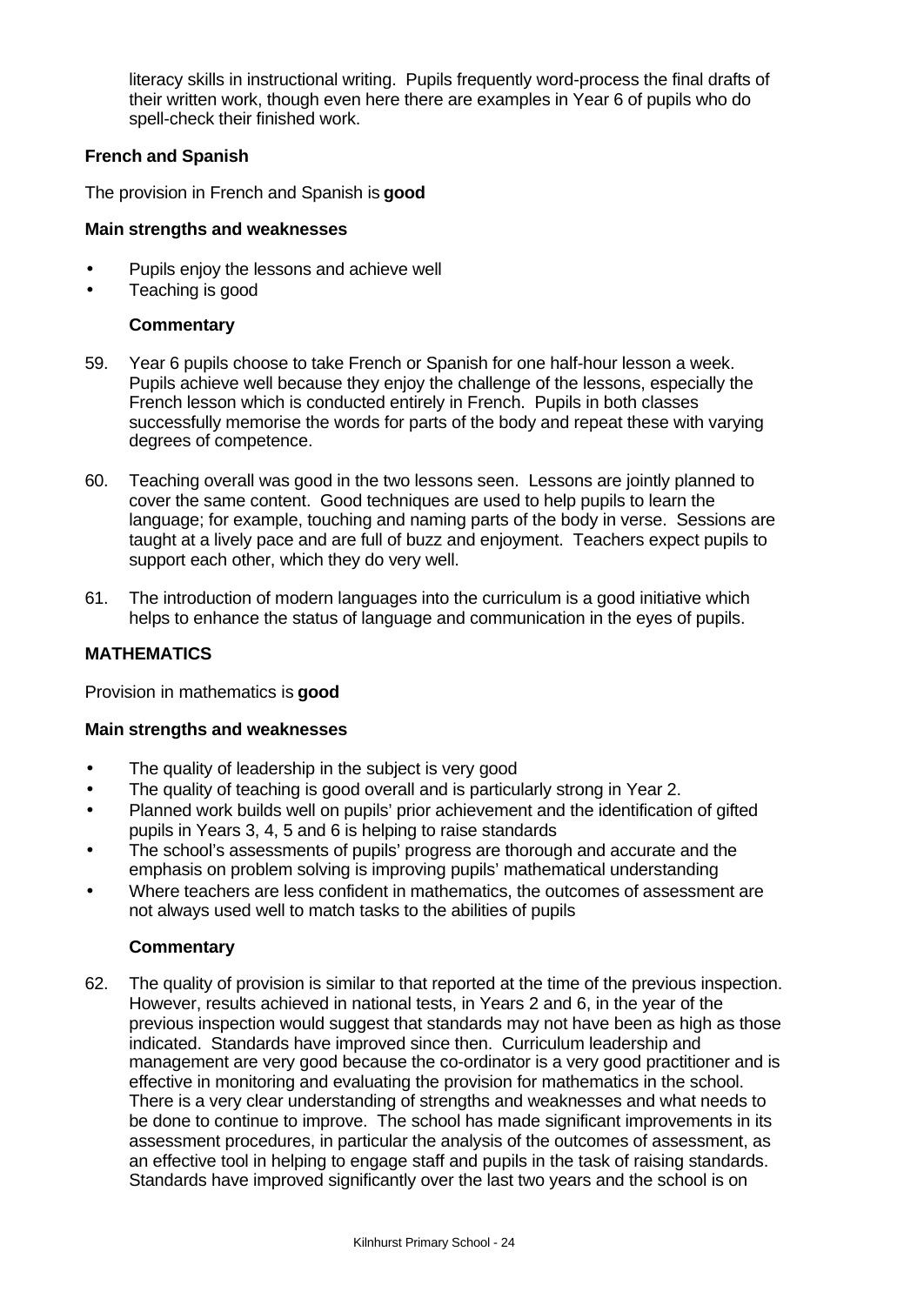course to reach the demanding targets it has set for test results at the end of Years 2 and 6, in 2004. Currently, standards are above average in the present Year 6. The assessment of pupils in Year 2 indicates a large proportion with special educational needs and, as a result, standards are currently average.

- 63. The emphasis on problem solving is resulting in pupils improving their understanding of mathematics and in the acquisition of skills. This was observed in a very good mathematics lesson in Year 5 where pupils worked in groups to consider the best strategies for solving problems. Effective learning took place as the pupils were asked to explain to the class their reasoning and predictions. The scrutiny of last year's work and interviews with pupils indicate that most pupils in Year 2 are confident with place value to 1000, can add and subtract two digit numbers and apply simple division and multiplication accurately. Their awareness of the properties of shapes is good. In a Year 2 lesson, pupils successfully represented data about their favourite colours in a block graph. In Year 6, the more able pupils efficiently calculate multiplication and division of decimals by 1000 and 10000. They show a good understanding of percentages and factors. In a Year 6 lesson observed, most pupils were able to plot co-ordinates in a quadrant diagram, as the result of very good teaching. Pupils, gifted in mathematics, in Years 3, 4, 5 and 6, are taught in small groups for two sessions each week, effectively enabling them to work at the higher levels of the National Curriculum, and for their displayed work to provide an inspiration for all pupils.
- 64. Mental mathematics sessions, at the beginning of lessons, are generally effective. There are shortcomings in some lessons where sessions do not have a sharp enough focus and questioning does not encourage pupils to explain their strategies for calculating. The quality of teaching is good and particularly effective in Year 2. In lessons observed, teachers have a good knowledge of how well pupils have mastered the previous work and have clear targets for what they want individuals and groups to be able to do by the end of the lesson. This provides a clear focus. Skilful questioning challenges pupils to respond at their own level.
- 65. An improvement since the previous inspection is a much stronger emphasis on problem solving, resulting in pupils improving their understanding of mathematics. Imaginative use of stimulating resources such as projectors and flip charts helps to keep pupils' interest and involvement. Class management is very good. A supportive, positive atmosphere is created and teachers use praise well to motivate the learning and reinforce good behaviour. The final part of more effective lessons is used well to summarise key learning objectives, check understanding and point up future learning. Occasionally, where teaching is less successful, opportunities were missed for pupils to express their own opinions on what they think they achieved in the lesson. In less successful lessons, teachers lack confidence in their own knowledge of the subject and do not always match tasks to the abilities of their pupils, resulting in a slow pace to the lesson.

#### **Mathematics across the curriculum**

66. There is appropriate use of mathematics across the curriculum, for example in history, where the display of timelines enables pupils to understand the relationship between different periods studied. In art and design, there has been good use of symmetry by pupils to design and produce Christmas wrapping paper. ICT has been used well in Year 6 for spreadsheet modelling based on school shopping lists. Teachers from a local secondary school help in the teaching of the subject, adding depth and excitement to pupils' learning.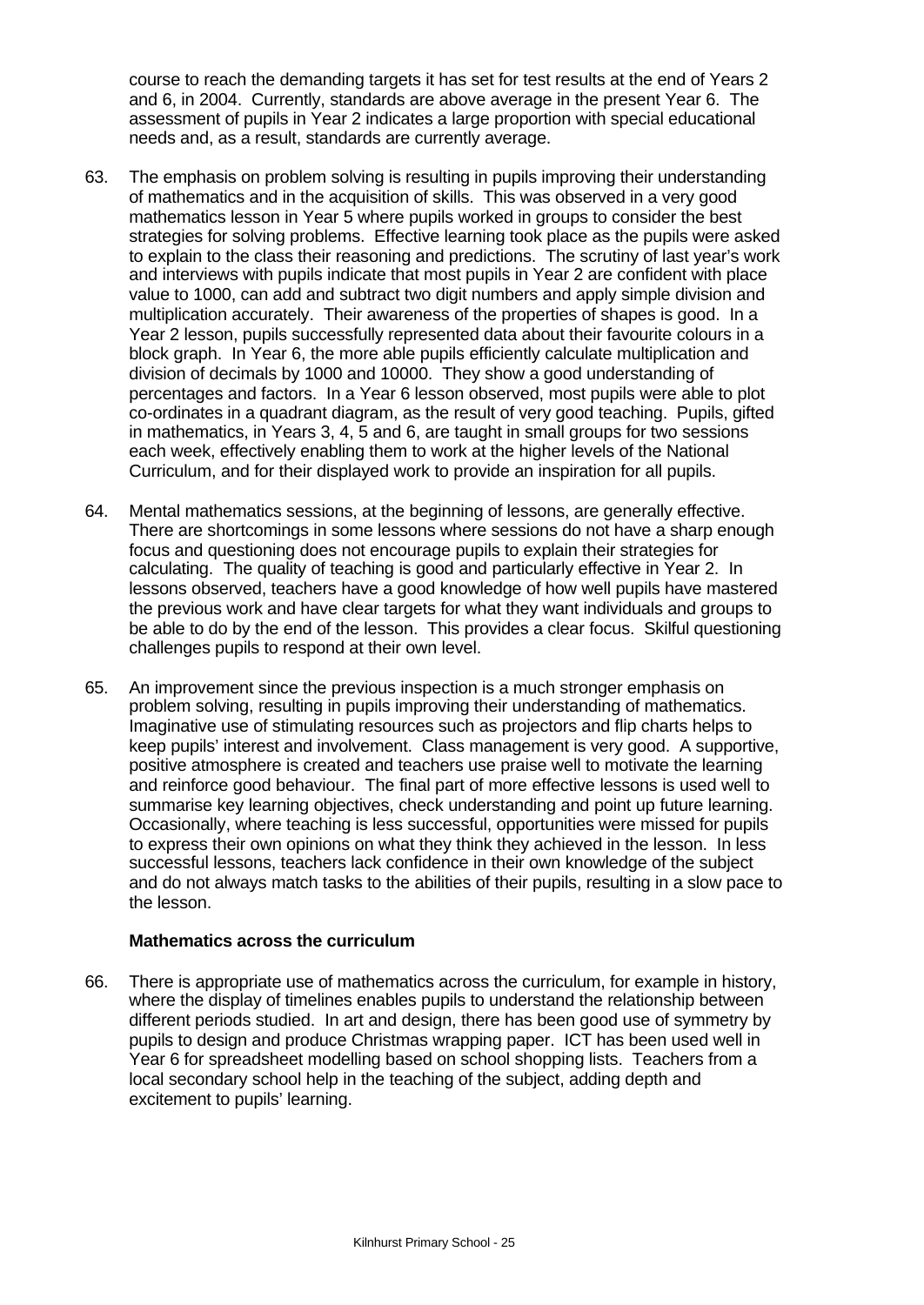# **SCIENCE**

Provision in science is **satisfactory**.

#### **Main strengths and weaknesses**

- Work is well integrated into cross-curricular topics
- The programme of study is well covered apart from scientific enguiry where too few opportunities are provided for pupils to experiment, especially in Years 3-6
- The arrangement of having two subject co-ordinators, neither of whom teaches in Years 1-6, limits their effectiveness

## **Commentary**

- 67. When pupils enter the school their understanding of science ideas is close to the average for their age. Teacher assessments in 2003 at Year 2 were above the expected standards for schools nationally. Analysis of the work done in Years 1 and 2 indicates that pupils make satisfactory progress, and standards in the current Year 2 are average.
- 68. National test results at Year 6 in 2003 showed almost all pupils achieving the expected level, although there were less pupils achieving the higher level than is the norm. Analysis of pupils' work in Years 3–6 shows that they continue to make satisfactory progress as they move through the school. Pupils in Year 6 are in line to achieve the expected standards by the end of the school year.
- 69. As only one lesson was seen during the inspection, it is not possible to make judgements about the quality of teaching in the classroom. However, analysis of pupils' work this term and completed work from last year indicate that science activities are well integrated into topics. For example, pupils in Year 6 practise their report writing skills to explain how photosynthesis enables plants to make their own food. There are opportunities to use skills in mathematics, as when a graph of results made on a computer shows an unexpected dip, and pupils reconsider the results. Science also supports an understanding of health issues, as when a Year 2 class have to decide what constitutes a healthy meal and how food gives us energy. The range of work is good, including topics on life processes and living things, materials and their properties, and physical processes.
- 70. In the main, teachers do not provide enough opportunities for pupils to develop their understanding of scientific enquiry. The topic-based science work occasionally includes practical experiments, but there are not enough of these for younger pupils to develop their understanding of what makes a fair test. Older pupils do not have sufficient experience of designing experiments to test hypotheses, making systematic observations and measurements, and drawing conclusions.
- 71. Assessment procedures have been revised to enable teachers to understand more accurately where pupils are experiencing difficulty. This has not yet had time to work through.
- 72. Co-ordination of the subject is shared by two teachers. As they both work part-time in the autistic unit they are not well placed to manage science provision in the main school. Nonetheless, they have evolved a useful action plan that indicates a good grasp of the issues that need to be addressed in order for standards in science to improve. They have performed a helpful analysis of how pupils answered national test questions, but have not had the opportunity to monitor science teaching and learning in classes from Years 1 to 6.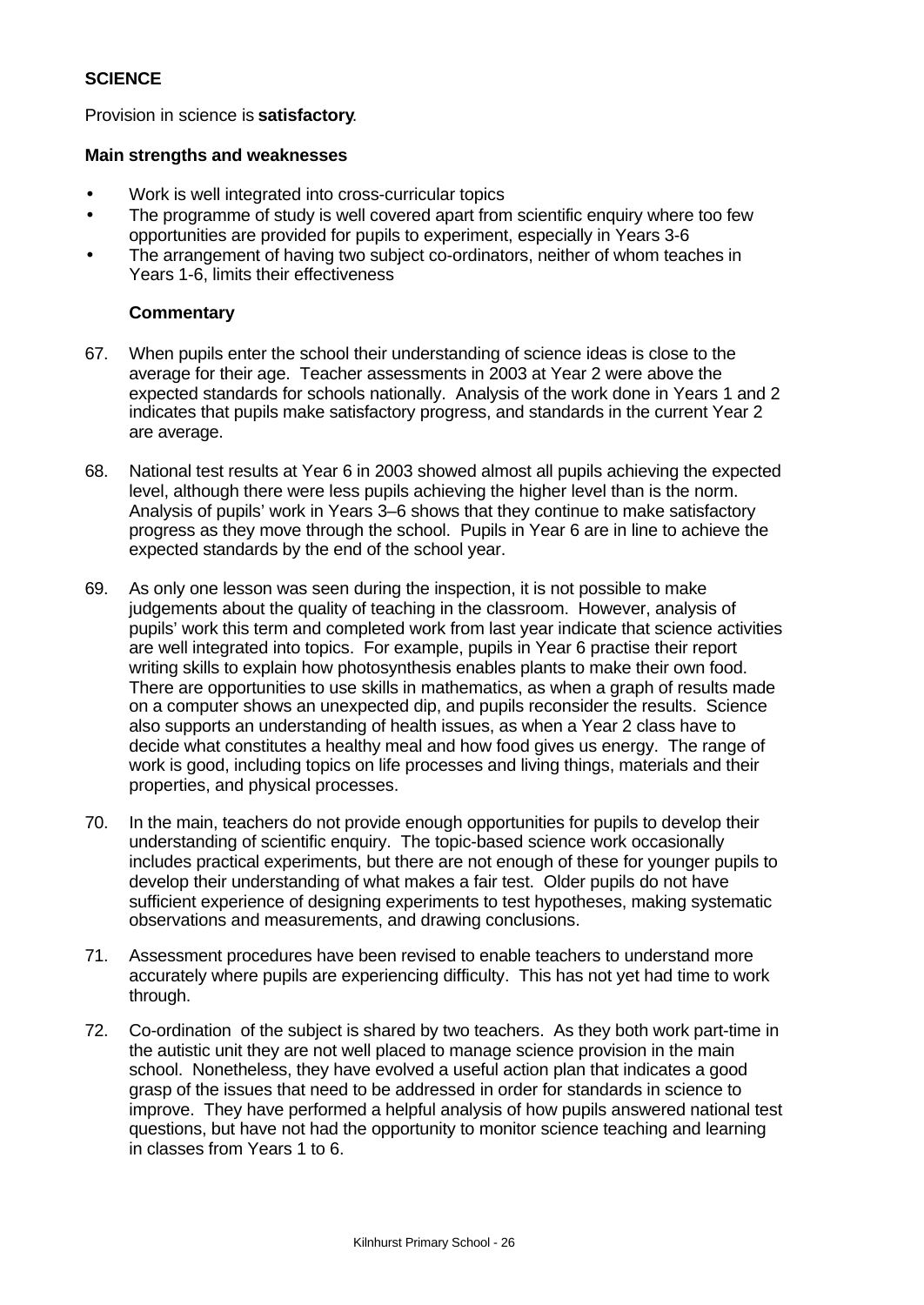# **INFORMATION AND COMMUNICATION TECHNOLOGY**

Provision in information and communication technology (ICT) is **satisfactory**.

#### **Main strengths and weaknesses**

- The computer suite provides a good amount of time for whole-class teaching of ICT
- Standards of attainment are unsatisfactory in Years 3-6
- Some equipment is unreliable

#### **Commentary**

- 73. By Year 6, standards of attainment are unsatisfactory.. This is because there has been insufficient work in ICT in the past. Until recently there were difficulties in teaching whole-class lessons. Although the trolley and set of laptop computers could be taken to classes, the equipment was unwieldy to distribute and use, and often unreliable. Now that a room is dedicated as a computer suite, all classes are timetabled for lessons. In two lessons seen, pupils made good progress. Most were able to open and save documents, select text and scroll around a document. The school is now better placed to move forward.
- 74. One lesson was seen in Year 2. This was extensively interrupted by system failures and allowed only limited evidence of the standards achieved. Most pupils could use the scroll and delete properly. They could backspace and erase and, with the support of the teacher, many could use the touch pad confidently. Completed work in Years 1- 2 shows that pupils successfully build on the skills, knowledge and confidence they acquire in the Foundation Stage.
- 75. The use of national guidance as the basis for planning will help to ensure that pupils, by Year 6, receive the expected subject strands. Examples of pupils' work show that they are learning to use ICT for word-processing, electronic cameras, graphics and data handling. However, at the time of the inspection there was no equipment for older pupils to use the computer to control lights and motors, or to use it to sense temperature, light and sound. Internet safety rules have just been provided and pupils are beginning to use the web for downloading pictures and finding information.
- 76. The school benefits from a technician who is often on hand to help and a classroom assistant who has computer expertise. Teachers from the secondary school (an ICT specialist school) visit weekly to work with some classes. For example, Year 6 pupils produced some very good work using spreadsheet and graphing software. However, during the inspection the network computers twice failed and appear to be unreliable. As they are battery powered, they do not work for a whole school day. As a result, pupils' learning is often interrupted.
- 77. The subject is well led. The co-ordinator has produced an accurate evaluation of ICT provision and an appropriate, associated action plan. Assessment procedures are being introduced which will provide a good overview of coverage and indicate the next steps in learning. Since the time of the last inspection there has been a satisfactory improvement in ICT in that teachers have had related training, the hardware and software has improved, and pupils are able to benefit from whole-class lessons.

#### **Information and communication technology across the curriculum**

78. There is some good practice of ICT across the curriculum, notably the weekly Year 6 ICT/mathematics session provided by teachers from a local comprehensive school. Further good examples are found in English (word-processing), art and design, design and technology and religious education. However, the quality and extent of the ICT skills developed through these links are variable.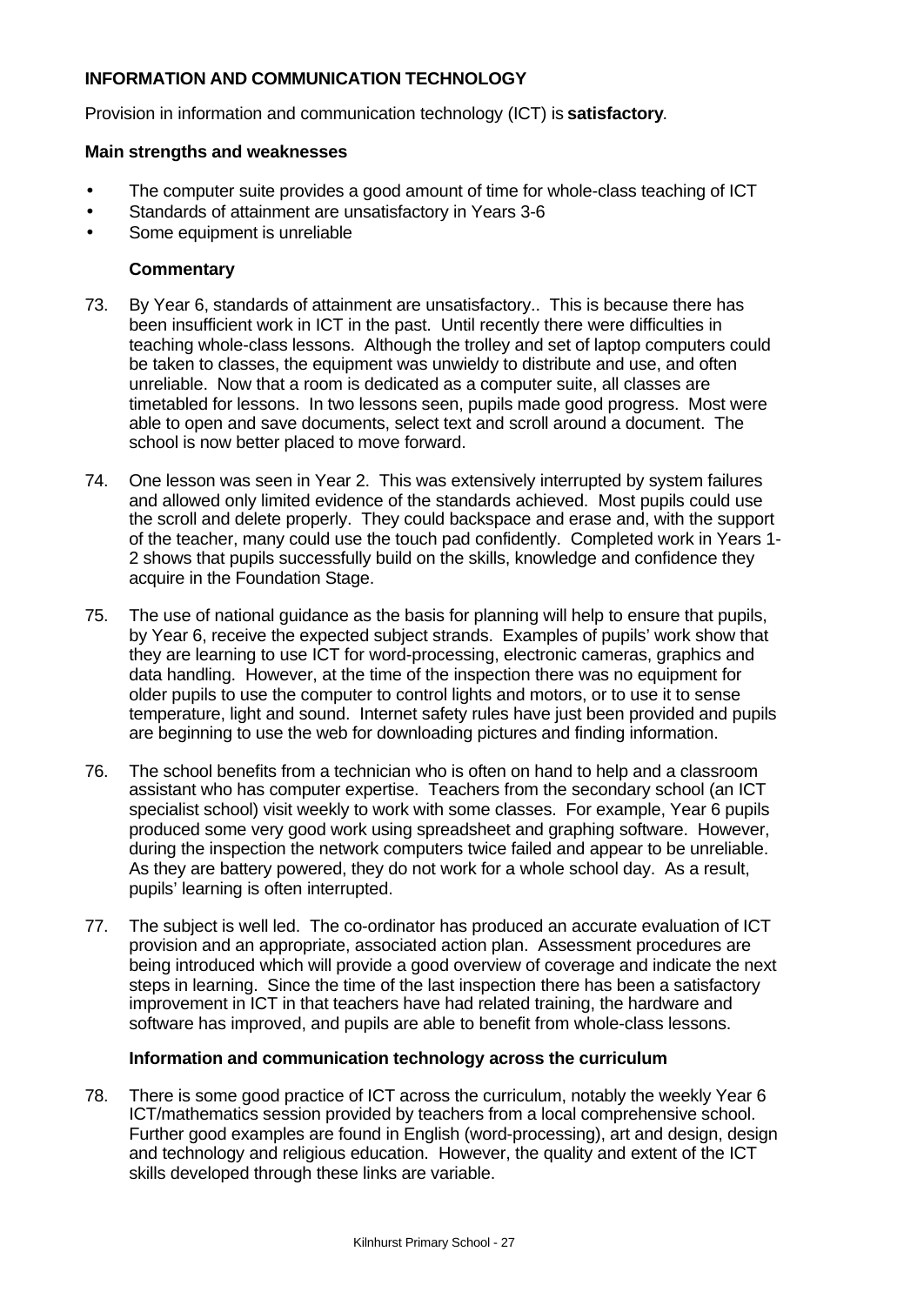## **HUMANITIES**

During the inspection, one full lesson of religious education (RE) was seen and several lessons that contained some RE content. No geography or history lessons were seen, but samples of pupils' work were scrutinised, displays observed and planning examined.

#### **Geography and history**

Provision for geography and history is **good**

#### **Main strengths and weaknesses**

- Standards are above average
- The curriculum is well planned
- There are inadequate arrangements for assessing standards of teaching and learning
- 79. From the sample of pupils' work seen, there is every indication that standards in both subjects are above average, in Years 2 and 6, and are better than those seen at the previous inspection. Pupils achieve well. Displays in Year 2 illustrate good quality pupils' work in geography, looking at their own environment and a comparative environment in 'The Isle of Struay'. In history, work related to the life of Grace Darling was linked, effectively, with experiments in science to construct an electrical circuit to light a model lighthouse. In Year 6, displays of pupils' studies of Whitby and Robin Hood's Bay have been linked, very effectively, with work in art and design to make clay models of homes in Whitby and watercolour paintings of the area. Teachers' planning indicates that appropriate areas of the curriculum are covered and taught to pupils at appropriate times and with appropriate attention to the learning of the specific skills associated with these subjects.
- 80. In both subjects, a good range of visits and visitors play an important part in making work interesting and relevant. In geography, for example younger pupils have explored the environment close to school and have studied the geography of Kilnhurst and Sheffield, successfully mapping the course of the River Don and looking at its impact on the environment. In Year 5, a visit to Irlam Hall has provided the stimulus for studies in both history and geography, looking at weather patterns, land use and producing maps showing features of the area.
- 81. Subject co-ordinators monitor the teachers' planning for the subjects but have not had the opportunity to observe lessons. The assessment of pupils' progress is not consistent amongst teachers. In consequence, it has not been possible for the coordinators to monitor the quality of teaching and provision effectively.

#### **Religious education**

Provision in religious education is **satisfactory**

#### **Main strengths and weaknesses**

- Pupils are well informed about the main beliefs and practices in Christianity, Judaism, Hinduism and Islam
- Links with assemblies, PSHE and other subjects are well planned
- The assessment arrangements are inadequate for monitoring standards of teaching and learning across the school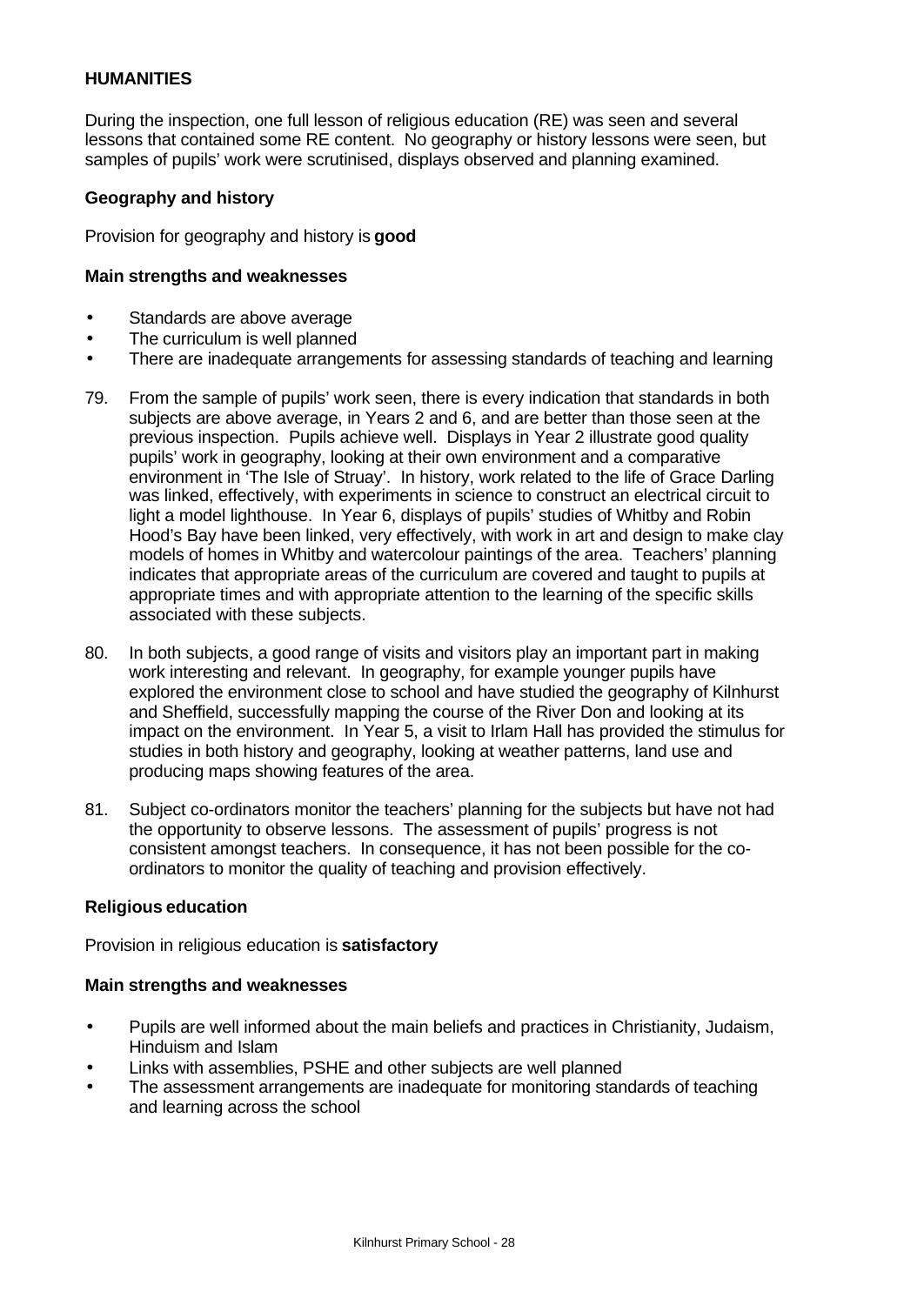# **Commentary**

- 82. Standards of attainment meet the requirements of the locally agreed syllabus at Years 2 and 6 and, overall, pupils achieve appropriately. The younger pupils recall in detail the biblical stories they are taught. They display a good knowledge of the Jewish faith. Good links with PSHE enable pupils in Years 1-2 to begin to grasp that people live together in communities and possess different beliefs and practices.
- 83. Pupils in Years 3-6 also show a good factual knowledge of the topics they study. They are knowledgeable about Christian festivals and practices and the symbolism attached to these. Their knowledge and understanding of Hinduism, which was being taught during the inspection, is to a high standard. They show similar confidence in their knowledge and understanding of Divali celebrations. This is a significant improvement since the last inspection when pupils' appreciation of other faiths and cultures was limited.
- 84. There is evidence of good teaching from the one lesson observed and the quality of pupils' work. Teachers' planning is thorough and in many cases stimulating, as when a Hindu parent joined the Year 4 class to help prepare food for a Divali celebration. Teachers are adept at creating or responding to opportunities to extend pupils' personal development generally. The importance of understanding and tolerance are frequently highlighted in lessons; for example, in identifying the wide range of cultures in British society, including Hinduism. Assembly themes are well used to support this learning. The school's sponsorship of a young Ethiopian boy's education highlighted the need for communities to support each other, presenting every pupil in the school with a very practical example of their moral and social responsibilities.
- 85. Improvements in the provision for the subject since the last inspection are the result of better leadership and management. An audit of teachers' plans has been effective in strengthening curriculum coverage. An audit of resource needs has been similarly effective. In contrast, progress has not been made with tackling the monitoring and assessment weaknesses noted at the last inspection.

## **CREATIVE, AESTHETIC, PRACTICAL AND PHYSICAL SUBJECTS**

Two lessons were seen in art and design, two in design and technology, none in music and two in physical education (PE).

## **Art and design**

Provision for art and design is **good.**

#### **Strengths and weaknesses**

- Standards are above average and pupils achieve well
- Links with other subjects are effective
- 86. Analysis of artwork displayed in the school and in pupils' folders shows that standards are good throughout the school. Only two lessons were seen, but in both there was a good variety of activities for pupils, resourced by bright attractive materials. Both the lessons had a strong cross-curricular element.
- 87. Special art days and visiting artists help pupils to achieve well. Pupils made very good clay sculptures of winter sports such as sledging and skiing from terracotta clay. The wide range of activities seen in the lessons was also apparent in the displays which used a good variety of artistic materials and techniques. By Year 6, pupils are able to produce artwork of a good standard, and those with better skills do some very good work.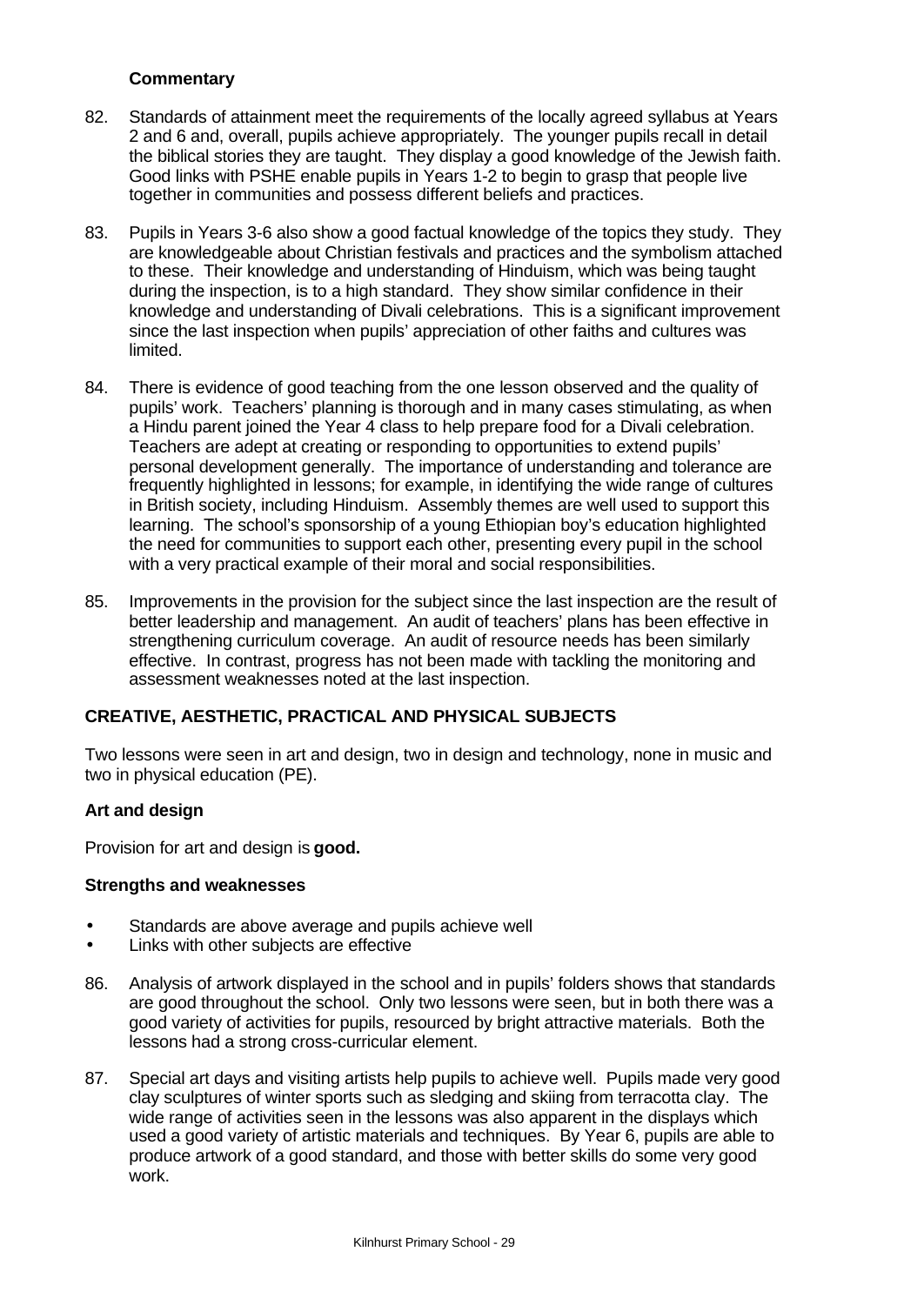88. In the two lessons seen, the quality of teaching was good. The subject is well managed and standards have improved since the last inspection.

## **Design and technology**

Provision in design technology is **satisfactory**

## **Main strengths and weaknesses**

- Cross-curricular links are well planned
- 89. Evidence from the two lessons seen and the displayed work around the school indicates that standards are satisfactory. This is an improvement since the last inspection when pupils' progress was reported as unsatisfactory. Expectations of pupils are clear and the elements of generating and developing designs, selecting materials, using tools, and evaluating products are all taught. There is a strong crosscurricular element to the work that adds purpose to the pupils' learning.
- 90. Where the teaching is good, the teacher encourages pupils to work on their own designs, solving problems and practising skills. Sound leadership of the subject has ensured that the provision is much more effectively planned than previously.

## **Music**

91. Too little evidence was available for an overall judgement on provision in music to be made.

## **Physical education**

Provision in physical education is **satisfactory**

## **Main strengths and weaknesses**

- The teaching of specific skills is good
- Pupils are enthusiastic and eager to improve
- The assessment arrangements are not adequate for monitoring standards of teaching and learning across the school

## **Commentary**

- 93. On the evidence of the two lessons seen, one in Year 4 and the other in Year 2, pupils achieve satisfactory standards. Quite a number of Year 4 pupils have better than average ball-handling skills. They throw and catch accurately, using good techniques. Virtually all pupils understand the principles of team games and many put them into practice effectively. They pass, create space and mark confidently. In Year 2, most pupils perform simple actions with control, accuracy and enthusiasm. A small number achieve good standards, starting and finishing their movements giving proper attention to posture, balance and presentation. Overall, pupils in both year groups achieve appropriately.
- 94. Much of the teaching seen was good because it identified clearly for pupils the skills they needed to learn in order to improve. In both lessons, teachers managed the pupils well and set high standards for them. Pupils were very keen to succeed while showing absolute respect for the efforts and performances of others. Occasionally, there was a drop in the pace of pupils' learning when the teacher spent too long explaining and discussing how to improve at the expense of letting pupils get on with practising the skills they needed to develop.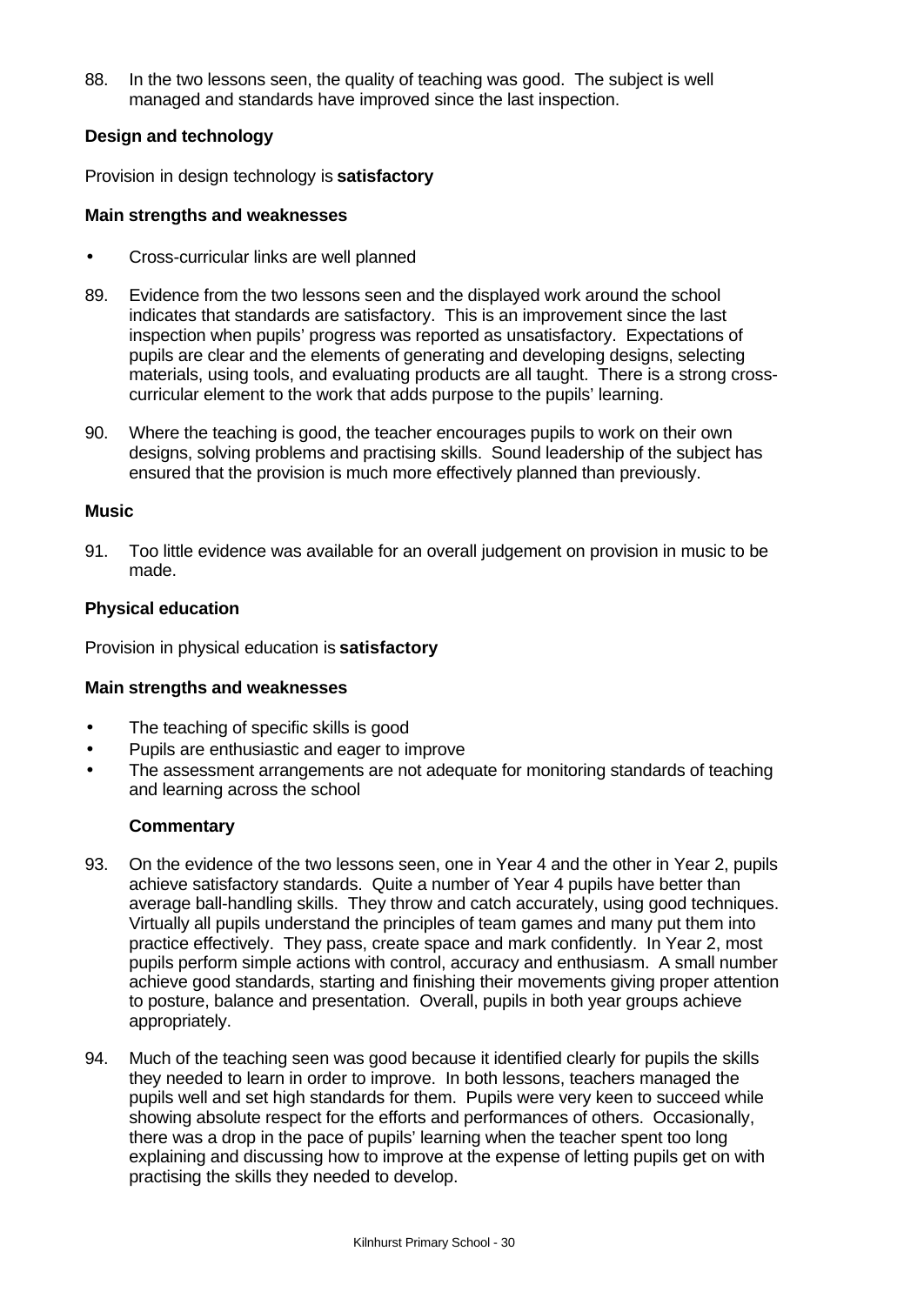95. The curriculum is well planned and provides teachers with effective guidance. It covers the full range of National Curriculum requirements in a way that aims to ensure that progression in skills development is achieved. However, the co-ordinator does not have the means to know whether these aims and plans for pupils' learning have been achieved across the school.

## **PERSONAL, SOCIAL AND HEALTH EDUCATION**

Too little evidence was available to make an overall judgement about the quality of provision for PSHE